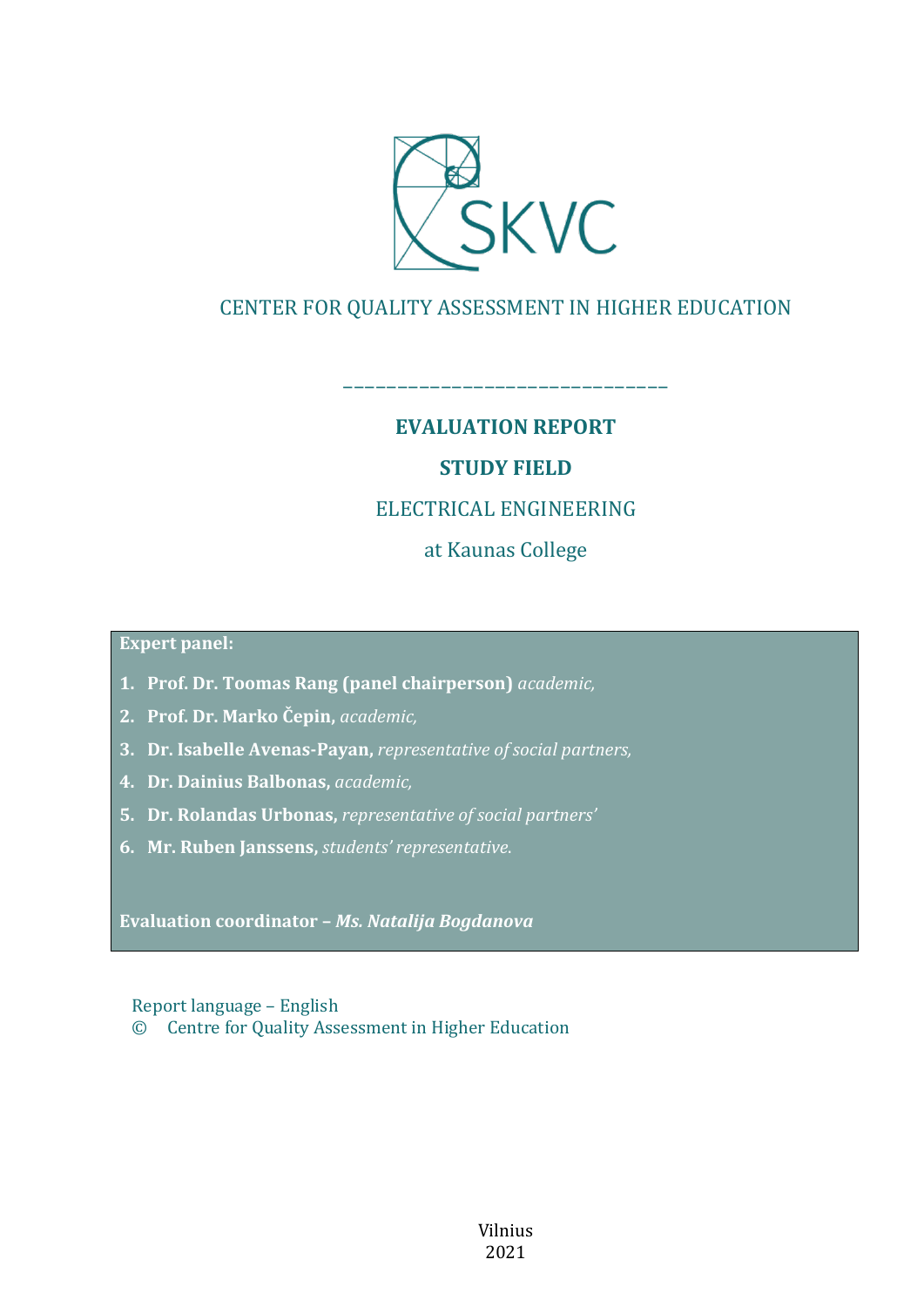# **Study Field Data\***

| Title of the study programme               | <b>Automation and Robotics</b>       |
|--------------------------------------------|--------------------------------------|
| State code                                 | 6531EX055                            |
| Type of studies                            | College studies                      |
| Cycle of studies                           | First                                |
| Mode of study and duration (in years)      | Full-time, 3, Part-time, 4           |
| Credit volume                              | 180                                  |
| Qualification degree and (or) professional | Professional Bachelor of Engineering |
| qualification                              | Sciences                             |
| Language of instruction                    | Lithuanian                           |
| Minimum education required                 | Secondary                            |
| Registration date of the study programme   | 2000-09-21                           |

*\* if there are joint / two-fields / interdisciplinary study programmes in the study field, please designate it in the foot-note*

–––––––––––––––––––––––––––––––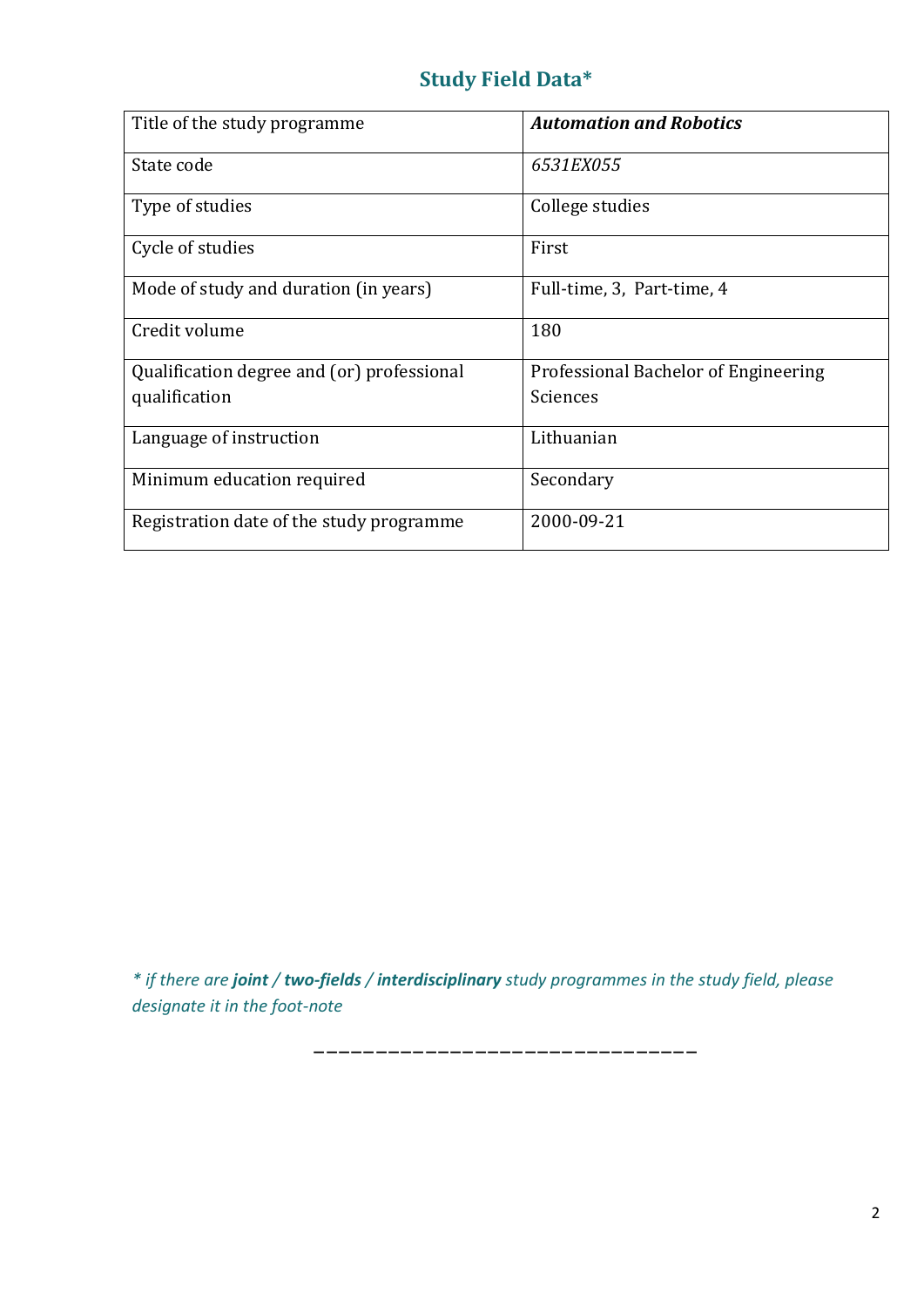# **CONTENTS**

| $\mathbf{I}$ .                                                            |  |
|---------------------------------------------------------------------------|--|
|                                                                           |  |
|                                                                           |  |
|                                                                           |  |
| 1.4. BACKGROUND OF STUDY FIELD/STUDY FIELD PLACE AND SIGNIFICANCE IN HEI5 |  |
|                                                                           |  |
|                                                                           |  |
|                                                                           |  |
|                                                                           |  |
|                                                                           |  |
| 3.4. STUDYING, STUDENT PERFORMANCE AND GRADUATE EMPLOYMENT  19            |  |
|                                                                           |  |
|                                                                           |  |
|                                                                           |  |
|                                                                           |  |
|                                                                           |  |
|                                                                           |  |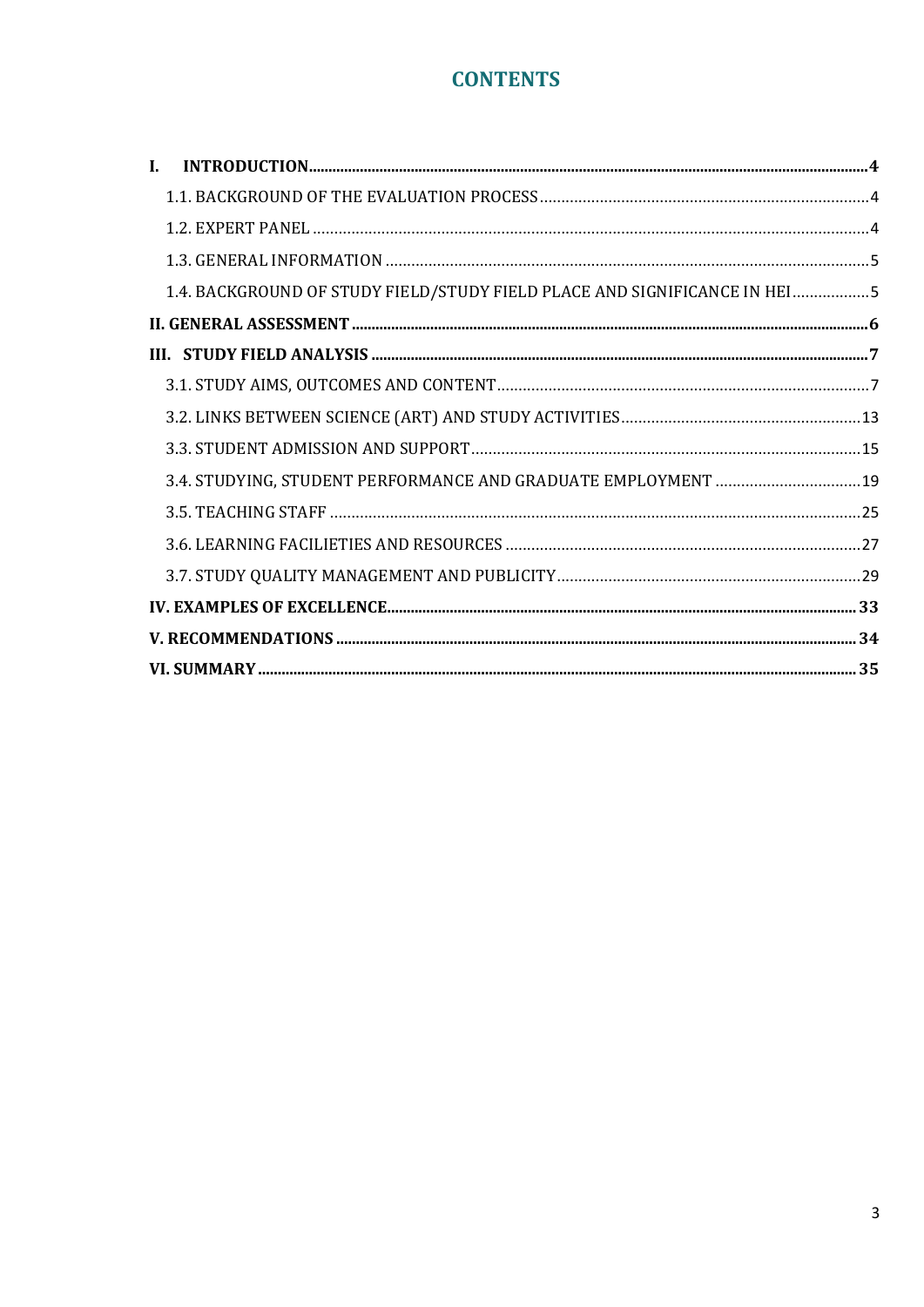# **I. INTRODUCTION**

#### **1.1. BACKGROUND OF THE EVALUATION PROCESS**

<span id="page-3-1"></span><span id="page-3-0"></span>The evaluation of study fields is based on the Methodology of External Evaluation of Study Fields approved by the Director of Centre for Quality Assessment in Higher Education (hereafter – SKVC) 31 December 2019 Order [No. V-149.](https://www.skvc.lt/uploads/lawacts/docs/352_67a9ef6994827300f90385d1fdd321f1.pdf)

The evaluation is intended to help higher education institutions to constantly improve their study process and to inform the public about the quality of studies.

The evaluation process consists of the main following stages: *1) self-evaluation and selfevaluation report prepared by Higher Education Institution (hereafter - HEI); 2) site visit of the expert panel to the higher education institution; 3) production of the external evaluation report by the expert panel and its publication; 4) follow-up activities.* 

On the basis of the external evaluation report of the study field SKVC takes a decision to accredit study field either for 7 years or for 3 years. If the field evaluation is negative such study field is not accredited.

The study field and cycle are **accredited for 7 years** if all evaluation areas are evaluated as "exceptional" (5 points), "very good" (4 points) or "good" (3 points).

The study field and cycle are **accredited for 3 years** if one of the evaluation areas was evaluated as "satisfactory" (2 points).

The study field and cycle are **not accredited** if at least one of evaluation areas was evaluated as "unsatisfactory" (1 point)

#### **1.2. EXPERT PANEL**

<span id="page-3-2"></span>The expert panel was completed according to the Experts Selection Procedure (hereinafter referred to as the Procedure) approved by the Director of Centre for Quality Assessment in Higher Education 31 December 2019 [Order No. V-149.](https://www.skvc.lt/uploads/lawacts/docs/349_3c24730602f3906bb3af174e1e94badb.pdf) The site-visit to the HEI was conducted on-line by the panel on *23rd November 2020.*

**Prof. Dr. Toomas Rang (panel chairperson)** *professor of Tallinn University of Technology, Institute of Informatics, Estonia;*

**Prof. Dr. Marko Čepin,** *professor at University of Ljubljana, Faculty of Electrical Engineering, Slovenia;*

**Dr. Isabelle Avenas-Payan,** *member of the French Quality Assurance Commission for Engineering Study Programmes (CTI),France;*

**Dr. Dainius Balbonas,** *lecturer of Šiauliai University, Head Engineering Study Programs Committee, Lithuania;*

**Dr. Rolandas Urbonas,** *Lithuanian Energy institute, Deputy Director, Lithuania;*

**Mr. Ruben Janssens,** *student of Ghent University, study programme in Computer Science Engineering, Belgium*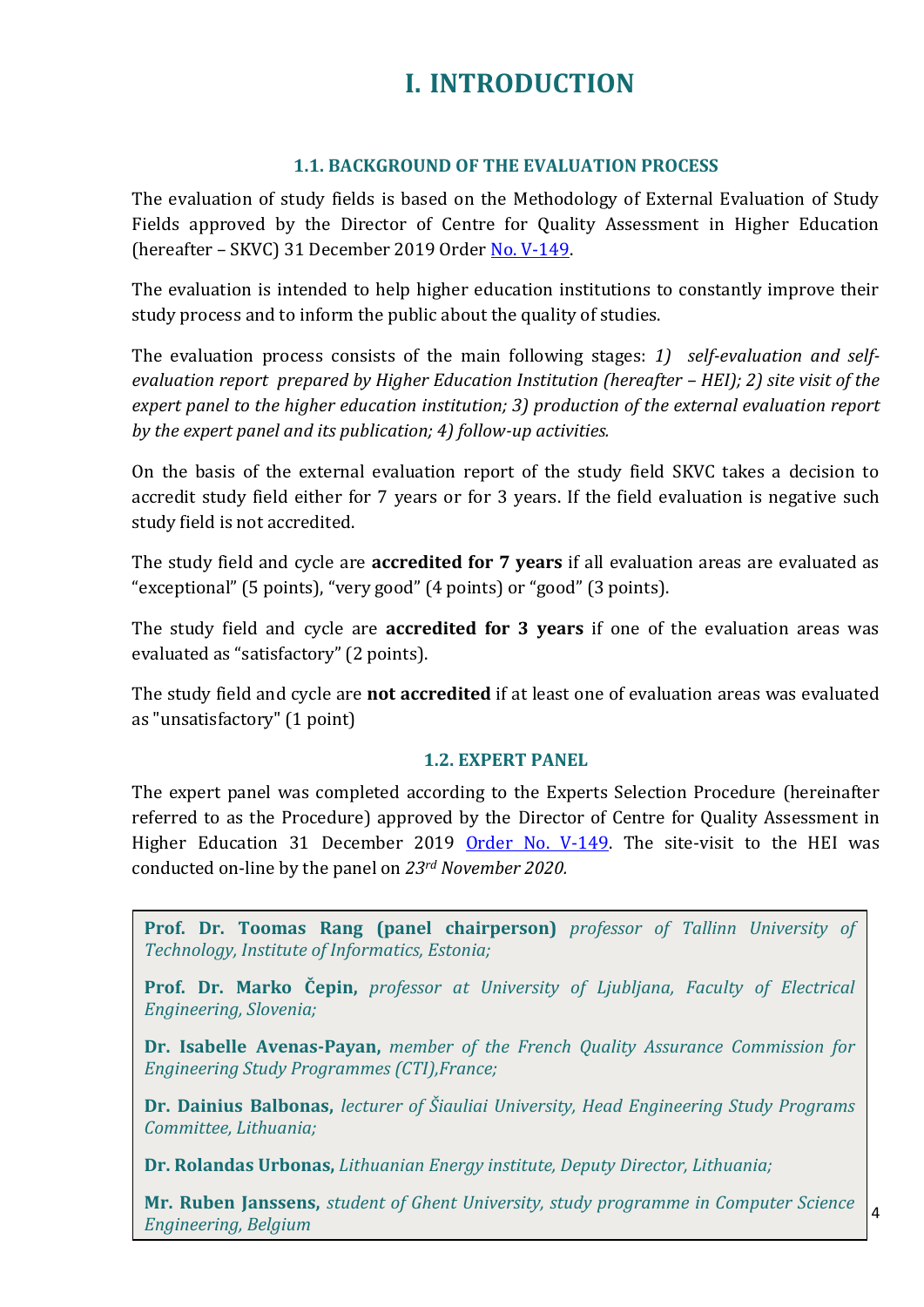#### **1.3. GENERAL INFORMATION**

<span id="page-4-0"></span>The documentation submitted by the HEI follows the outline recommended by the SKVC. Along with the self-evaluation report and annexes, no additional documents have been provided by the HEI before, during and/or after the site-visit.

#### <span id="page-4-1"></span>**1.4. BACKGROUND OF STUDY FIELD/STUDY FIELD PLACE AND SIGNIFICANCE IN HEI**

Kaunas University of Applied Sciences or Kaunas College (hereinafter – KC) as a higher education institution was established in 2000, and in 2005, KC was accredited as a nonuniversity higher education institution. KC is a multidisciplinary education institution. The roots of this non-university higher education is older and seeks to the middle of the XX century when various technical schools were established in Kaunas. According to the Edurank organisation, in 2020, KC is ranked 21 in Lithuania (among 39 HEI) and 8149 in the World among 16954 HEI.

Now KC is one of the biggest non-university higher education school in Lithuania. It consists of 4 faculties (Business, Arts and Education, Technology, Medicine) and overall 51 study programs (hereinafter – SP) in ten study fields (3 study programs are delivered in English) and more than 5400 students. The biggest study fields: Health Science (12 SP); Business and Public Administration (12 SP, one of them is closed), other average study fields: Arts (6 SP); Computing (4 SP); Engineering Science (4 SP, one of them is new), Technological Science (6 SP). The smallest study fields: Social Science (2 SP); Humanities (2 SP); Education Sciences (2 SP, one of them is closed); Agricultural Science (1 SP).

In the Engineering Science field KC runs four study programs: Industrial Design Engineering (New), Smart Systems, Geodesy, Automation and Robotics. All of them are run in the Faculty of Technology. The Automation and Robotics SP in the study field of Electrical Engineering (hereinafter – SF) has been running in the Faculty of Technology by Industrial Engineering and Robotics Department since 2009. The previous name of the study program was Automatic Control. The program was evaluated in 2012 and accredited for a 6 year period (19 points out of 24). The name of SP was changed in 2019 and SP was updated. This SP has only a full time study form.

In 2019, 64 students studied in the SF. The students from the SF represent  $\sim$  1.2% from all KC students and ~8.2% from all students of first cycle studies in Electrical engineering field in Lithuania. The number of students in this SF is slowly declining  $\left(\sim 20\%$  per 3 years, 2017 - 81, 2018 - 72, 2019 - 64), but the same situation exists in 2/3 of study programs in the Electrical engineering field in Lithuania. Four study programs out of 14 of the first cycle study program in the Electrical engineering field were terminated in the last 5 years.

In 2020, KC admitted approx. 1600 students and 24 of them to the Electrical Engineering study field. It seems that the admission of students in the Electrical Engineering study field has stabilized in recent years.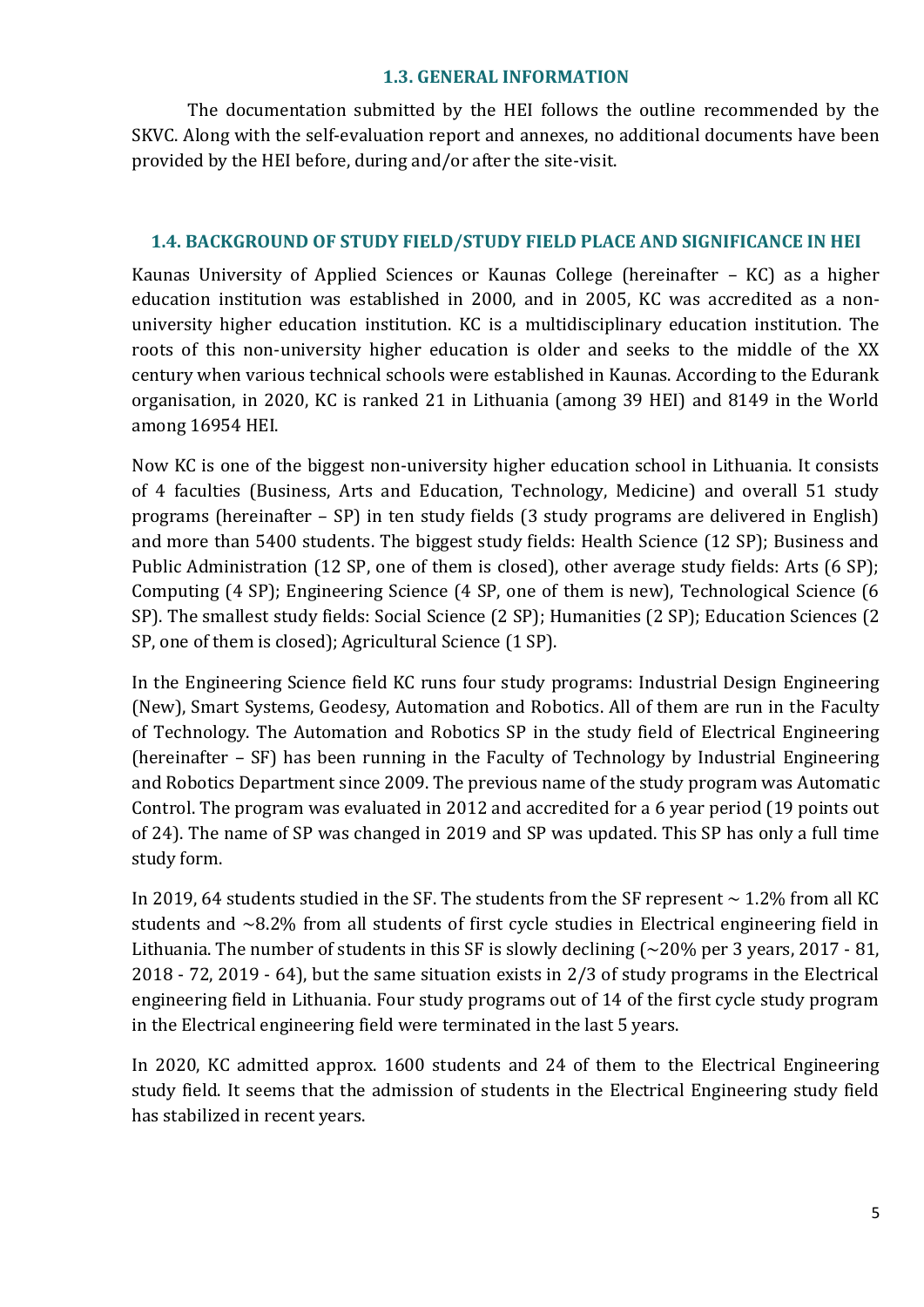# **II. GENERAL ASSESSMENT**

<span id="page-5-0"></span>*Electrical Engineering* study field and **first cycle** at Kaunas College is given **positive** evaluation.

*Study field and cycle assessment in points by evaluation areas*.

| No. | <b>Evaluation Area</b>                                | <b>Evaluation of</b><br>an area in<br>points* |
|-----|-------------------------------------------------------|-----------------------------------------------|
| 1.  | Study aims, outcomes and content                      | 3                                             |
| 2.  | Links between science (art) and study activities      | 3                                             |
| 3.  | Student admission and support                         | $\overline{4}$                                |
| 4.  | Studying, student performance and graduate employment | 3                                             |
| 5.  | Teaching staff                                        | 3                                             |
| 6.  | Learning facilities and resources                     | 3                                             |
| 7.  | Study quality management and publicity                | 3                                             |
|     | Total:                                                | 22                                            |

\*1 (unsatisfactory) - there are essential shortcomings that must be eliminated;

2 (satisfactory) - meets the established minimum requirements, needs improvement;

3 (good) - the field develops systematically, has distinctive features;

4 (very good) - the field is evaluated very well in the national and international context, without any deficiencies;

5 (exceptional) - the field is exceptionally good in the national and international context/environment.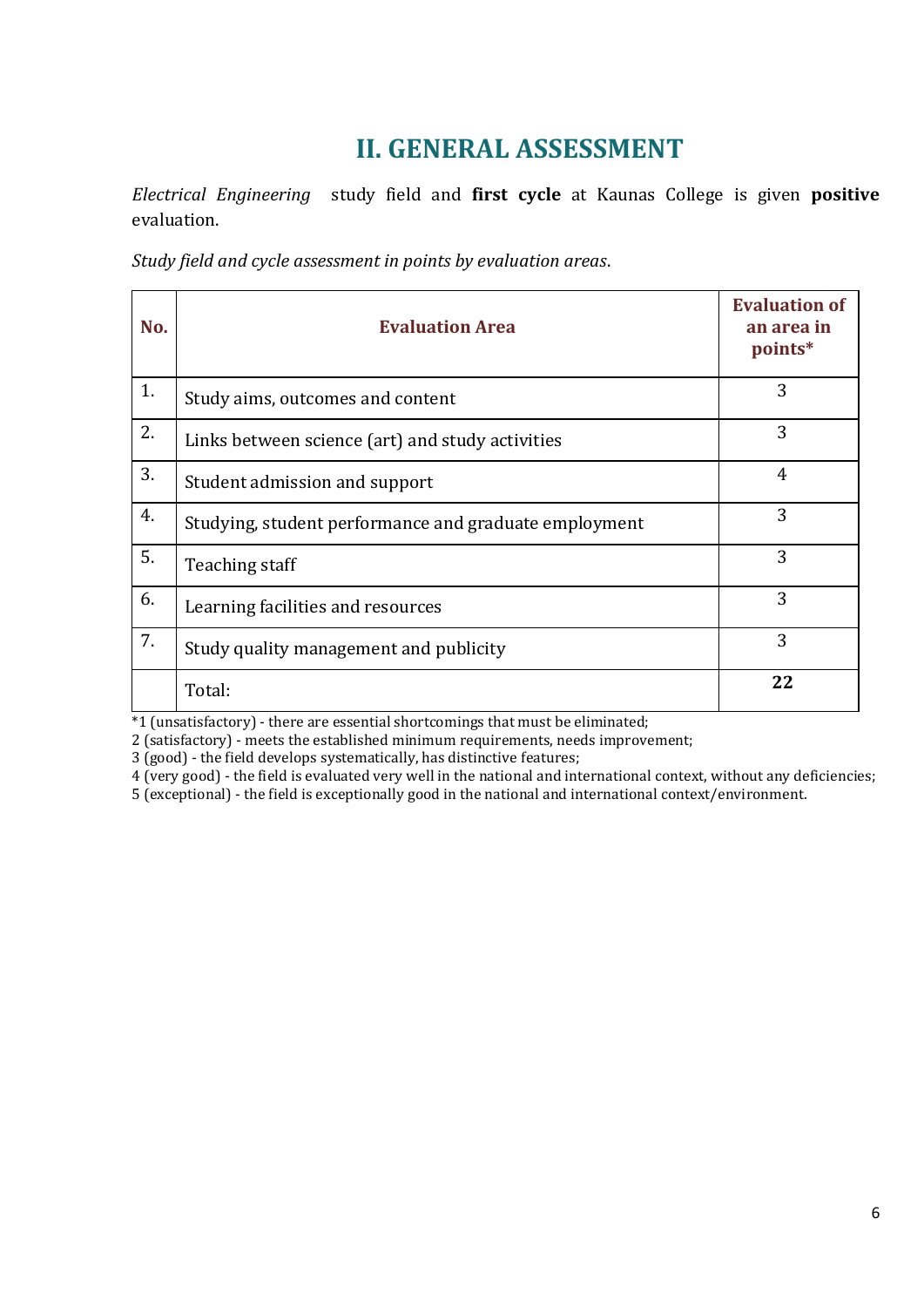# **III. STUDY FIELD ANALYSIS**

#### **3.1. STUDY AIMS, OUTCOMES AND CONTENT**

<span id="page-6-1"></span><span id="page-6-0"></span>*Study aims, outcomes and content shall be assessed in accordance with the following indicators:*

*3.1.1. Evaluation of the conformity of the aims and outcomes of the field and cycle study programmes to the needs of the society and/or the labour market (not applicable to HEIs operating in exile conditions)*

#### *Factual Situation*

The robotization and digitization of industry in Lithuania is a very important topic. This is one of the main ways for Lithuanian industry to increase effectiveness and compete in the world market. The development of digitalization and robotization in industry has created a need for engineers and professionals in this field. Also local companies must compete with foreign investors who come to Lithuania and make a big influence on the labour market and make the profession of engineer more attractive. According to statistics, Lithuania needs more than 600 employees in the electrical engineering sector every year. According to SKVC 2019 data, only 200 electrical engineering students graduated from colleges and universities.

The aim of evaluated SF is to train specialists, who have obtained higher collegial education and are competitive in the labour market; professional electrical engineering specialists who are able to design, implement and service Automated and robotic systems.

#### **Expert judgement/indicator analysis**

The evaluation team agrees that the aim of the SF meets the needs of the market and the state. The presented outcomes have logical connection with the aim of SP. The team also wishes to indicate that the aim of the SP does not necessarily covers the needs for digitization and engineering analysis. Industrial robotics involving digitization is far more relevant than automation or robotics alone. The automation or robotization of workplaces does not mean digitization of manufacturing process. The robotization is just a part of automatization, so we can call robotization as flexible automatization. The evaluation team thinks that the aim of the SP could be more correspondent to analysis, implementation and maintenance of digitized systems.

*3.1.2. Evaluation of the conformity of the field and cycle study programme aims and outcomes with the mission, objectives of activities and strategy of the HEI*

### *Factual Situation*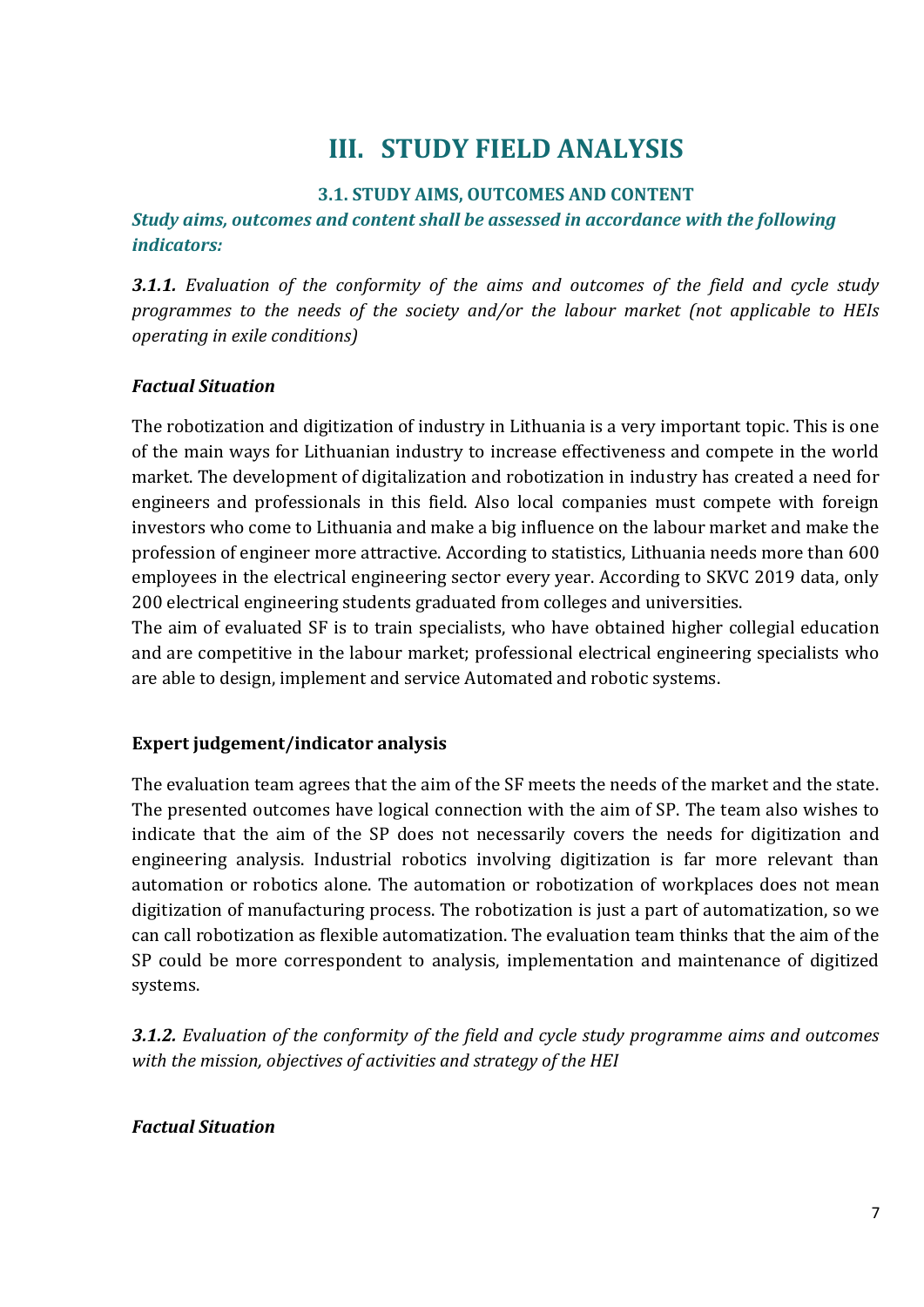The mission of KC is to carry out high-quality higher education studies focused on practical activities, the needs of students and society, and develop applied science and art activities. The strategic goals of the performance of KC are to carry out high-quality, competitive higher education studies of several cycles; reinforce the interaction between applied science and art activities, studies and business; mobilize and educate a professional community; form a modern infrastructure; increase the efficiency of the KCS management.

Also, KC has approved the Policy of study and applied science and art activities, however is somehow missing clear outcomes concerning ability to carry out research.

# *Expert judgement/indicator analysis*

The SP aim and outcomes are aligned with the KC mission. The students who graduate this SP achieve a higher education level and have practical skills. Graduates get fundamentals of selfdirected learning.

*3.1.3. Evaluation of the compliance of the field and cycle study programme with legal requirements*

## *Factual Situation*

Legal requirements are written in the following documents:

- LR1: Descriptor of study cycles (Order of Minister of Education and Science of the Republic of Lithuania on approval of the descriptor of study cycles, 16 November, 2016 No. V-1012)
- LR2: Descriptor of the study field of engineering (Order No. V-964 of the Minister of Education and Science of the Republic of Lithuania of 10 September 2015)
- LR3: Order on Approval of Description of General Requirements for the Provision of Studies, 30 December 2016, No. V-1168, Vilnius
- LR4: Methodology for External Evaluation of Study Fields, Order published in the Register of Legal Acts 31/12/2019, ID 2019-21819, approved by the Director of Centre for Quality Assessment in Higher Education, 31 December 2019, Order No. V-149
- LR5: Order on the approval of the procedure for the external evaluation and accreditation of studies, evaluation areas and indicators, No. V-835, 17 July 2019, Vilnius

The extent of the legal requirements is very large and due to limited space the legal requirements are not repeated here.

All 13 learning outcomes of SP are divided into 5 groups: Knowledge and its application; Ability to carry out research; Special skills; Social skills; Personal skills.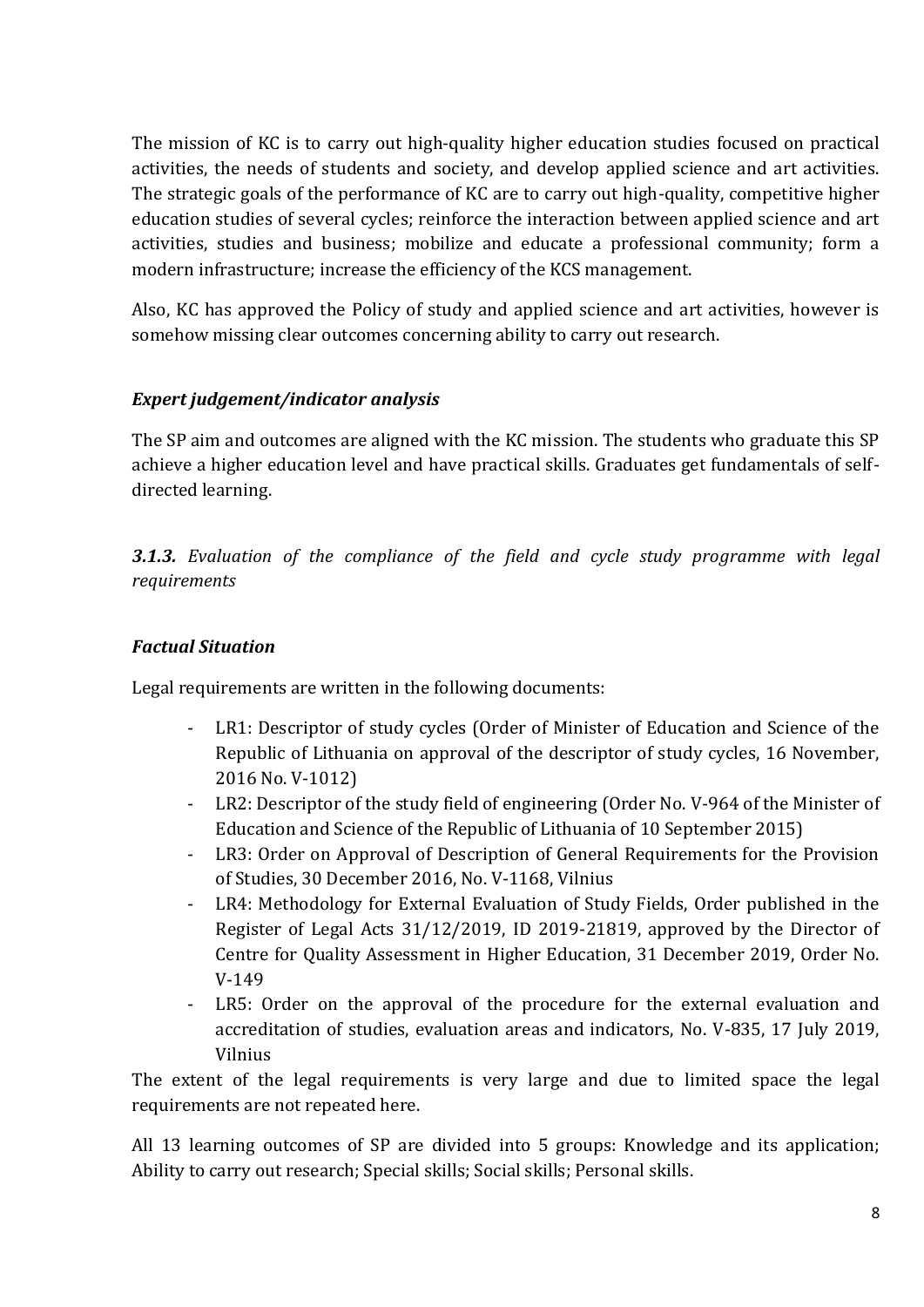The duration of the full-time studies of the SP is 3 years. The SP volume in credits is 180, 30 credits per semester. The courses of the main study fields consist of 120 credits, including 30 credits of internships and 12 credits for the preparation of a final thesis. The volume of contact studies in the SP is 45 percent, and the volume of students' self-study is 55 per cent. Practical sessions (activity) without internships are 27% of study program volume and this means that 60% of contact hours is dedicated to practical activities. 29 percent of the volume of the courses of the field are taught by scientists.

### *Expert judgement/indicator analysis*

The Descriptor of the Study Field of Electronics and Electrical Engineering announces 6 groups of SP outcomes: knowledge and abilities; engineering analysis; knowledge and skills necessary to perform design; abilities to conduct applied research; practical knowledge and skills for solving engineering tasks; personal and social abilities. KC uses only 5 groups of outcomes (already mentioned above). In the SER, the outcome group Ability to carry out research covers two outcomes groups: engineering analysis and abilities to conduct applied research (see Descriptor of the Study Field of Electronics and Electrical Engineering). As a result, the outcome group Ability to carry out research does not have enough outcomes to cover outcomes from groups of engineering analysis and abilities to conduct applied research.

Outcomes of the SP are not allocated according to the Descriptor of the Study Field of Electronics and Electrical Engineering. Also SP outcomes are not allocated according to international standards such as TUNING-AHELO and EUR-ACE. The evaluation team is in opinion that the number and grouping of the outcomes of the study field are not a critical issue; only require a certain review in the future.

During the site visit administration redirected questions about outcomes groups to SER group and SER group explained that they choose such grouping of outcomes because of SKVC advice.

Evaluation team noted that the SP and its study plan meet all legal requirements. Some parameters (courses taught by scientists) even exceed requirements.

*3.1.3. Evaluation of compatibility of aims, learning outcomes, teaching/learning and assessment methods of the field and cycle study programmes*

### *Factual situation*

The study aim is covered by 13 learning outcomes which are divided into 5 groups.

In the self-evaluation report, the teaching and learning methods are presented very briefly in the SER. However, even a short description indicates that the teaching staff of KC is familiar with and uses a sufficiently wide variety of learning methods. During the site visit, it became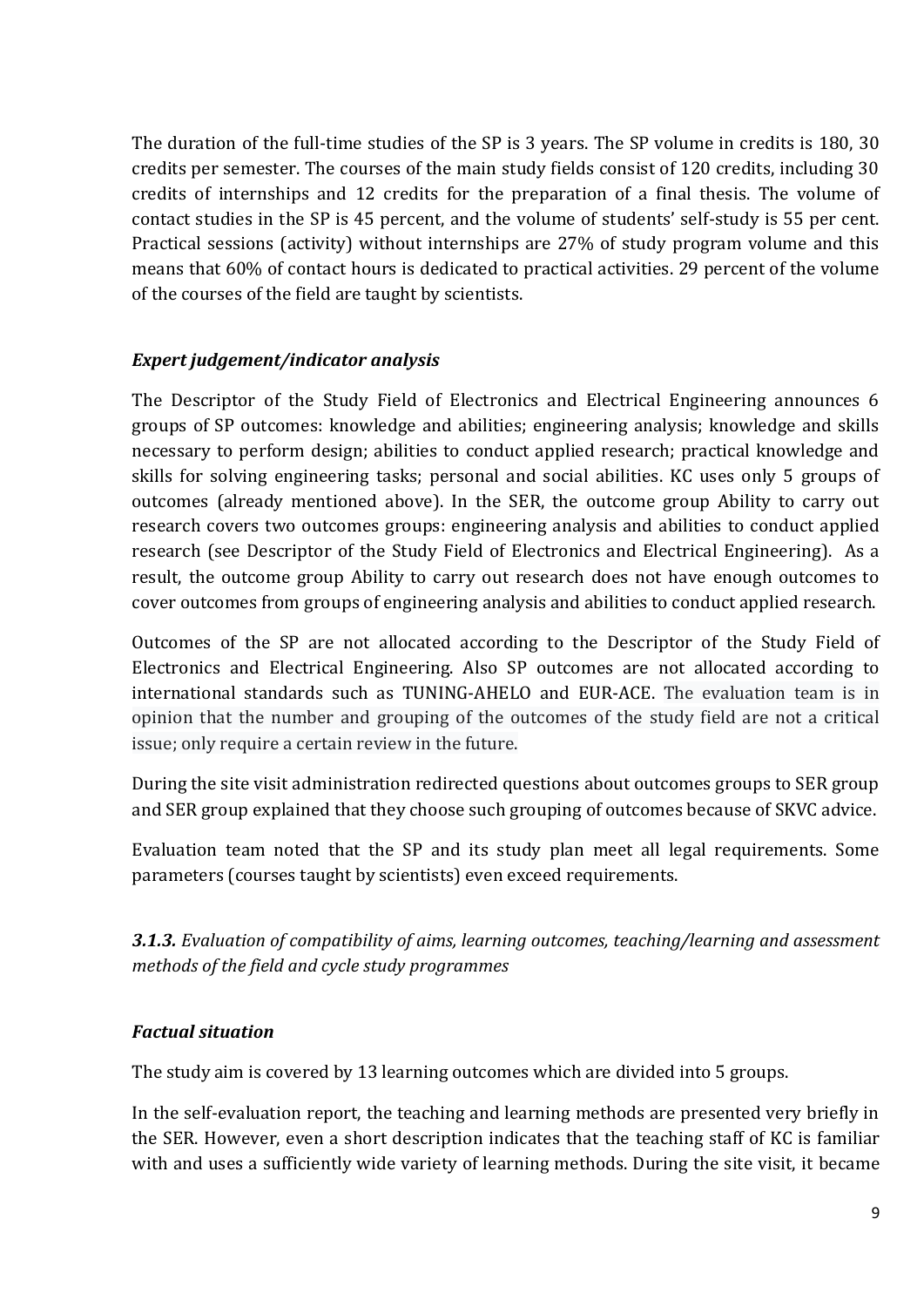clear to the evaluation team that KC teachers get assistance from the administration in improving their pedagogical qualifications.

## *Expert judgement/indicator analysis*

All outcomes are formulated in a logical way. Each learning outcome has a relation with study courses as is evident in the study plan.

The expert team observed that some study courses are not quite directly related to outcomes, for example: Introductory Practice which is related to the outcome No. 3 (Able to apply principle knowledge of functioning to programmable control systems when creating program codes for logical controllers). It is not clear how the students can create codes for PLC in second semester during the introductory practise if they start learning program PLC only in 3 semester? The course Engineering Physics is related to the outcome No. 4 (Able to independently select the appropriate elements of ARS, coordinate them with each other and prepare automation and robotic schemes) and No 6. (Able to plan and organize the installation of the ARS and their elements, making decisions on the adjustment of activities, taking into account the results of the activity analysis and specialists' recommendations). The question is, how physics helps to select specific elements for robotic systems and install them?

Going deeper to the Annex 1 of the SER, the expert team found more mistakes in relation between subjects and outcomes. This issue is not critical yet relationship between subjects and outcomes could be considered for improvement.

The outcome of engineering analysis and applied research are not sufficeinty described in the self-analysis. The evaluation team wishes to indicate that the area "abilities to conduct applied research" is not completely covered by SP outcomes. The outcomes 4 and 5 are more related to the engineering analysis than to abilities to conduct applied research.

Annex 1 "Matrix of relations between study courses and learning outcomes" is presented in a rather complicated way. It would have been easier to analyse if it had been presented in a different form of a matrix (for example, Study courses in lines and outcomes in columns, positive interconnection being marked with a tick, etc.).

*3.1.4. Evaluation of the totality of the field and cycle study programme subjects/modules, which ensures consistent development of competences of students*

### *Factual situation*

The study plan of SP consists of four parts. The first part is the General Courses of Collegial Studies; it includes 5 subjects, each subject has 3 credits. The second and the biggest part is Courses of Study Field. This part includes 22 study courses and 120 credits. Study courses have a different number of credits (mainly from 3 to 6 credits per study course). The third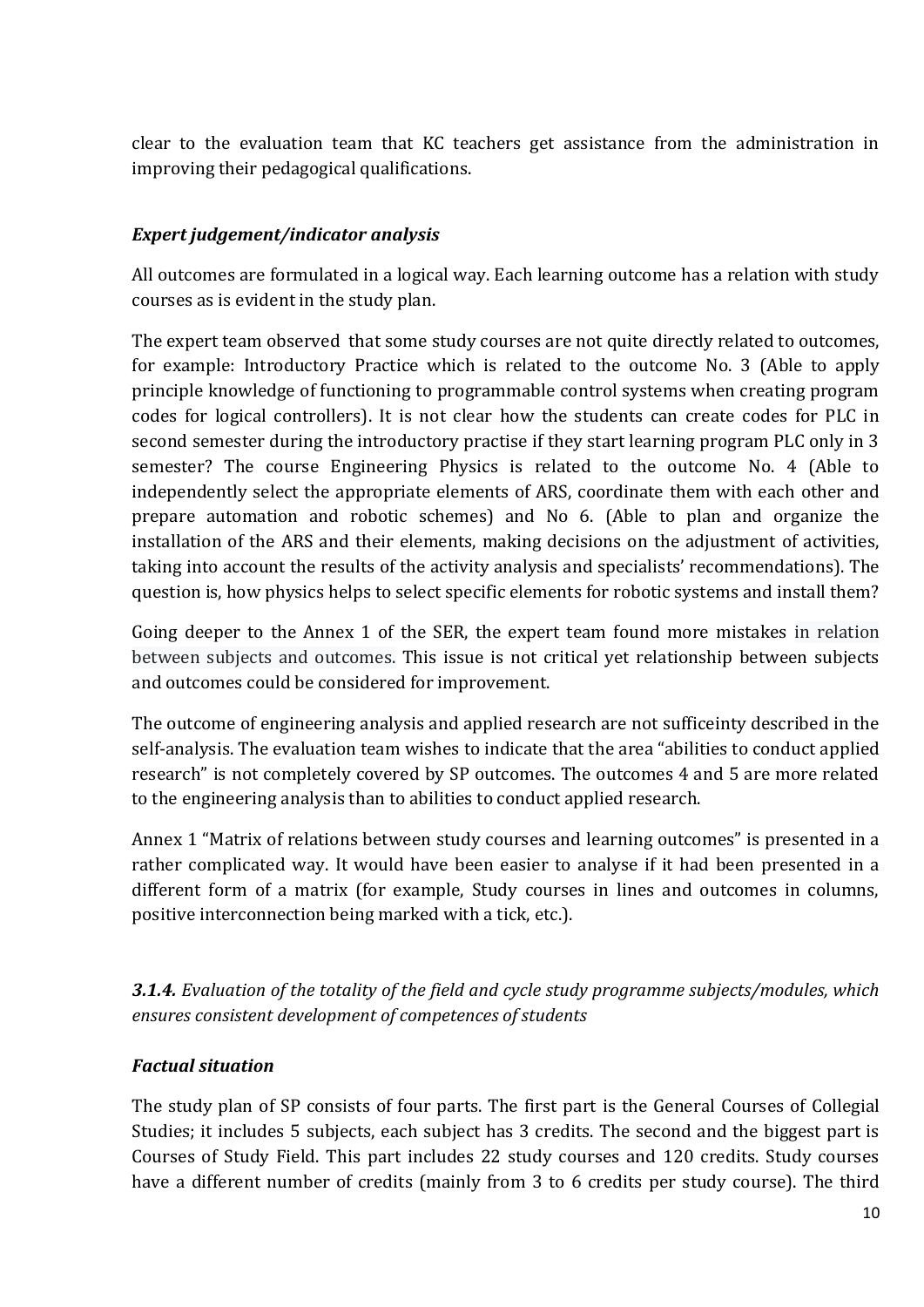part is Elective Courses – 8 study courses and 36 credits. They also have a very different number of credits (mainly from 3 to 5 credits per study course). The fourth part is a free electives – 3 study courses, each course is 3 credits.

#### *Expert judgement/indicator analysis*

The order of study courses has a logical sequence. The study courses are distributed consistently in semesters, and they are well distributed, in a logical sequence. Students study no more than 7 subjects each semester. Some milder issues for further consideration include as follows:

● Knowledge about Robot mechanics and power electronics are very important for the students of the study field. Yet it was not made clear enough for the review panel in which study course students obtain knowledge about Robot mechanics and power electronics. A 4 credits course Mechanics cannot properly cover all knowledge required in fundamental mechanics and additional knowledge of robotic mechanical systems.

● It also not absolutely clear how the students select study courses from Elective courses. For example, students have 9 credits of Elective course in 3 semester and can choose courses – 3D Modelling and Basics of Design and (4 credits) and Controls of Renewable Energy Systems (5 credits). So they can choose 2 courses out of 2 courses. The same situation is in other semesters. If a choice from elective courses is still possible (somehow), it means that students cannot receive knowledge from digital electronics (if not selected), which is also important in this SP and also students can miss course Control of Industrial Robot. The course of Control of Industrial Robot is only one course 100 percent related to Robotics. Without said above, the experts agree that the study program prepares students in automation SP with extra skills in electronics and programming.

*3.1.5. Evaluation of opportunities for students to personalise the structure of field study programmes according to their personal learning objectives and intended learning outcomes*

### *Factual situation*

Students have two opportunities to personalize their studies. One clear opportunity is to choose Free Elective Courses. Students can choose 9 credits of free elective courses in 3, 4 and 5 semesters (3 credits in each semester). The Faculty and the College offer more than a hundred different study courses. Another opportunity is to choose courses from the group "Courses of Deeper Studies of the Same Study Field / Courses of the Studies of Another Field". This group consists of 36 credits. Together with the Freely Elective Courses, it is grouped in the segment "Elective Courses" in the study plan, which contains 45 credits or 25% of the program. Other possibilities for personalization exist when students choose their final thesis and practice place.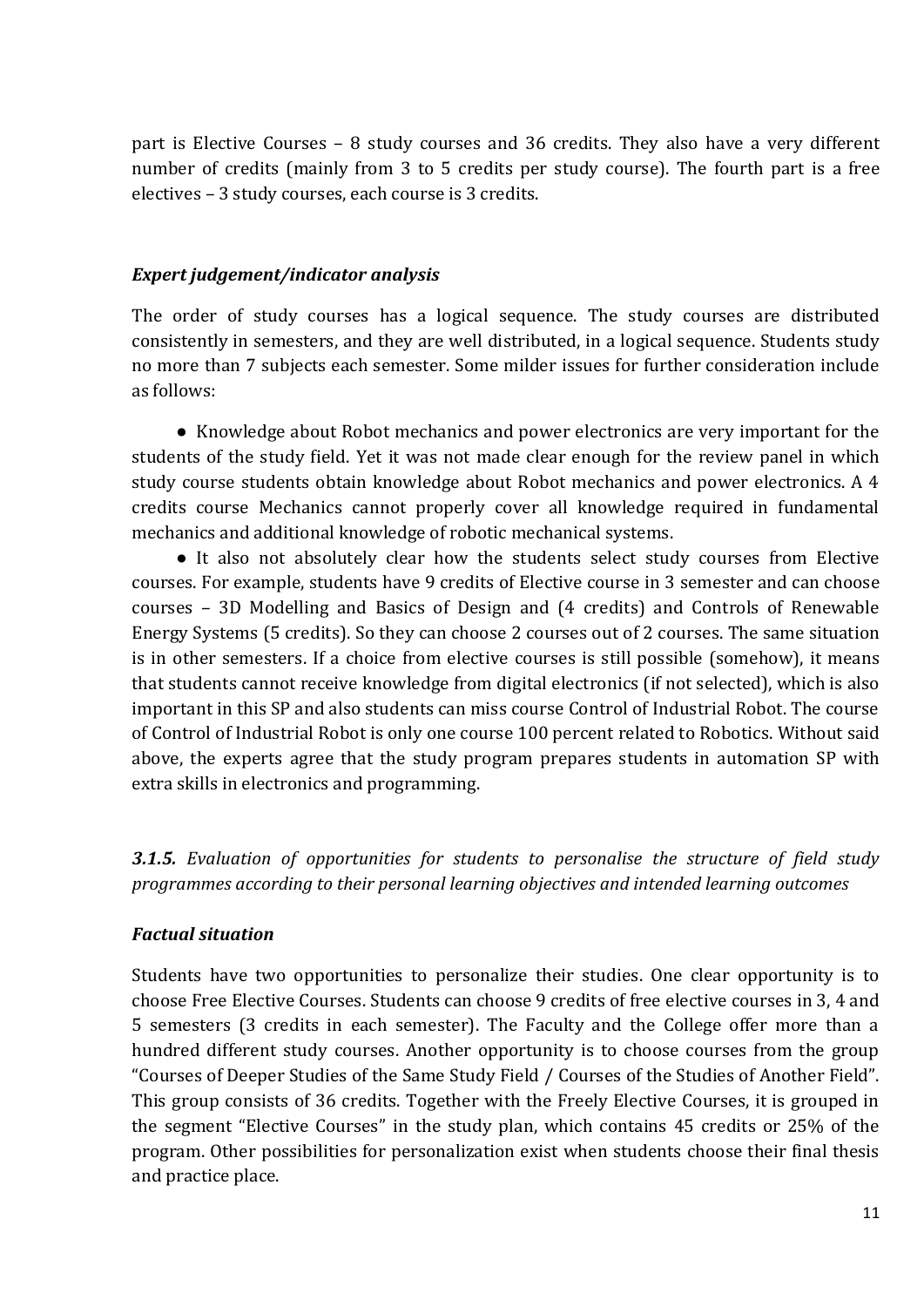## *Expert judgement/indicator analysis*

Students of KC have good theoretical opportunities to personalize their study plan. Students can choose courses from other study fields (free elective courses). They can also target towards some specific areas of the study field by choosing courses from the list of elective courses. In the study plan, the elective group of courses consists of 36 credits. KC offers 8 courses for a total of 36 credits to students. In such a situation, students do not have much choice of courses. Only 9 credits of free elective courses can actually be chosen by students. That situation was also discussed with KC students and they approved that opportunities to individualize their studies are very low. During the meeting with the administration, it was explained that this question must be addressed to the self-evaluation group but the SER group couldn't answer this question.

The mislabelling of those 36 credits as "elective courses" is confusing as it creates the impression that there are more elective courses than there actually are. The expert panel also thinks it would be beneficial to introduce more opportunities for students to personalise their study plan than the 9 credits the study plan currently has.

# *3.1.6. Evaluation of compliance of final theses with the field and cycle requirements*

### *Factual situation*

A procedure of evaluation of the final student work and its defence is clear. Also it's clear that the topic of bachelor thesis is first discussed in the department and then it is approved by the department. Full details of the final thesis preparation and defence procedure are provided in a document that can be found on the webpage https://www.kaunokolegija.lt/ [studentams/studiju-dokumentai/.](https://www.kaunokolegija.lt/%20studentams/studiju-dokumentai/) 

Almost all titles of defended works, especially during the last two last years, are related to some process automation in industry and not especially to robotics or industrial manipulators. Still no student final bachelor work was ordered from industry and the private sector.

During the last three years 50 bachelor thesis were defended by students who graduated from the SF.20% of them were evaluated to grade 5 or 6, 44% of them were evaluated to grade 7 or 8 and 36% of them were evaluated to grade 9 or 10. In the last two years, the number of works evaluated to low marks (5 or 6) is increasing and the works evaluated to high marks (9 or 10) is decreasing.

### *Expert judgement/indicator analysis*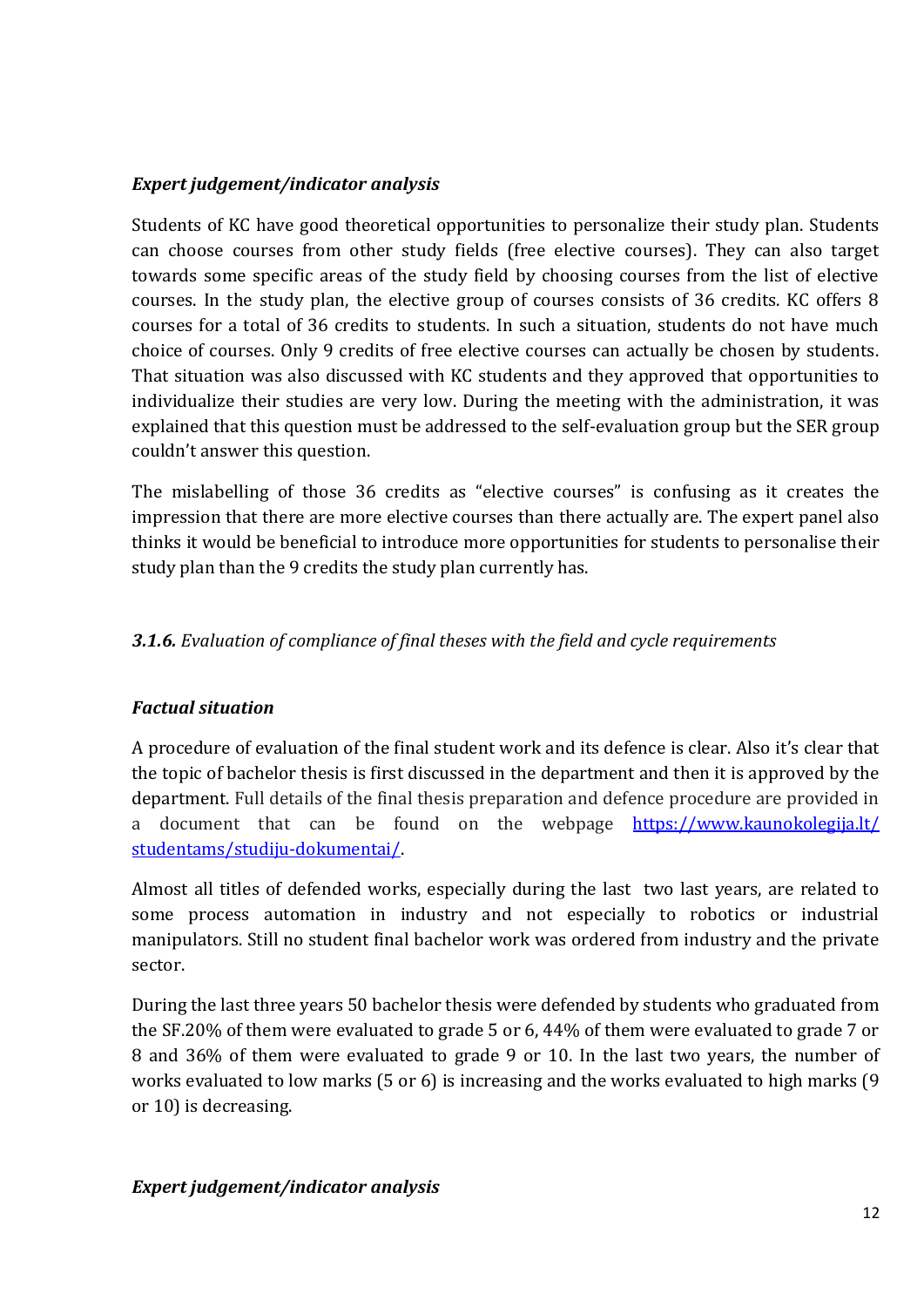The requirements for professional bachelor thesis can be found at https://www.kaunokolegija.lt/ kk\_wp\_content/uploads/2020/10/BD-tvarkos\_aprasas.pdf .

The study program changed its name and some of its courses in 2019. Therefore it is difficult to extract robotics works from all professional bachelor thesis in the past year.

There is a little of bachelor theses directly ordered from business companies.

The teaching staff science activity has rather a low impact on choosing the topics of bachelor theses.

The content of the final bachelor thesis is signalling a little orientation to applied research. The outcome related to abilities to conduct applied research achieved partly.

*Recommendations for this evaluation area: See recommendation number 1, 2 and 3*

# **3.2. LINKS BETWEEN SCIENCE (ART) AND STUDY ACTIVITIES**

<span id="page-12-0"></span>*Links between science (art) and study activities shall be assessed in accordance with the following indicators:*

*3.2.1. Evaluation of the sufficiency of the science (applied science, art) activities implemented by the HEI for the field of research (art) related to the field of study*

# *Factual situation.*

KC has approved 2 directions of applied research*:* 1) research on renewable energy sources; 2) research on the design, development and application of smart and robotic systems. KC has also approved Policy of study and applied science and art activities and has a research plan for the 2020-2023-year period. The College has made some investments during the last 3 year period to get equipment and to make research. Some funds have been allocated for applied research for the next 3 years period.

21 teachers are working in the SF (18 of them working in the study field). 6 of them have a doctor degree. In total, the teaching staff wrote 9 articles (6 of them were published in journals, which are listed in the Clarivate Analytics Web of Science database) and took part in 14 conferences in the last 3 years.

# *Expert judgement/indicator analysis*

Almost all articles published and conferences held were related to one research direction (research on renewable energy sources). The other articles and conferences are related to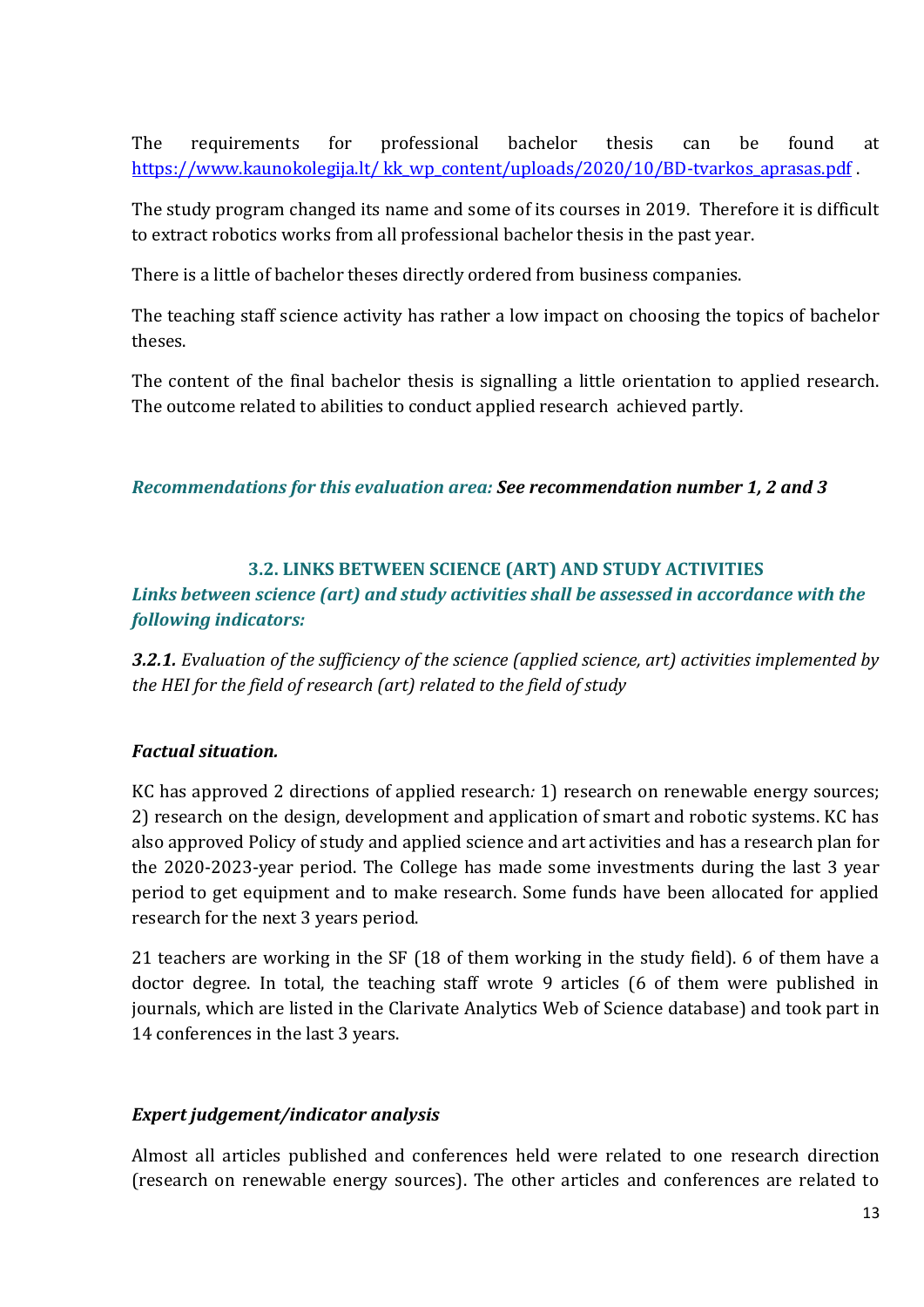general electronics or electrical fields. The other research direction (research on the design, development and application of smart and robotic systems) was not covered by any scientific activity yet. However, the situation like this is natural, because the change of the name of the study program and the emergence of a new direction of research took place at the same time only in 2019.Two out of six doctors in sciences participated actively in paper publishing. Two active doctors occupy 0.9 post and the remaining four not so active doctors occupy 3.2 post. 4 members of the teaching staff participated in conferences (14 conferences). The other lecturers participated in local College activities or in conferences that have weaker relation with the Electrical Engineering SF. The overall scientific activity of the teachers of the SP is not up to a desired level despite several success stories when the College researchers, working in this SP, demonstrated a high scientific level and published their paper in high level scientific journals.

KC shares some applied activities with Kaunas Technology University, Lithuanian Energy Institute, Academy of Agriculture of Vytautas Magnus University and some private companies. This collaboration allows the teachers of the College to gain new knowledge and skills to conduct research, although the financial benefit is very low. The fact that KC has got a contract for value of 700  $\epsilon$  didn't look so impressive.

*3.2.2. Evaluation of the link between the content of studies and the latest developments in science, art and technology*

### *Factual situation*

Only few teachers transfer to students new knowledge in science and technology gained in high level science activities. The other teachers help students to reach the newest knowledge in science and technology through participation in qualification upgrade courses, exchange programs or collaboration with social partners. As stated above, there are some applied activities with Kaunas Technology University, Lithuanian Energy Institute, Academy of Agriculture of Vytautas Magnus University and some private companies. But it is rather difficult to measure the level of these activities and to evaluate to what extent such activities contribute to studies.

### *Expert judgement/indicator analysis*

The published papers and conference reports are mostly related to renewable sources, or are too complicated to be directly used for enriching study courses. For example: The investigations on heat transfer and particulate concentration in plasmochemical reactors; Effect of carbon powder thermal activation on characteristics of supercapacitor electrodes; Dependence of ferroelectric properties of thin layers of lead titanate on annealing conditions.

The relationship between the content of studies and the latest developments in science could be taken into consideration for the follow-up plan*,* since only 4 staff members out of 18 (study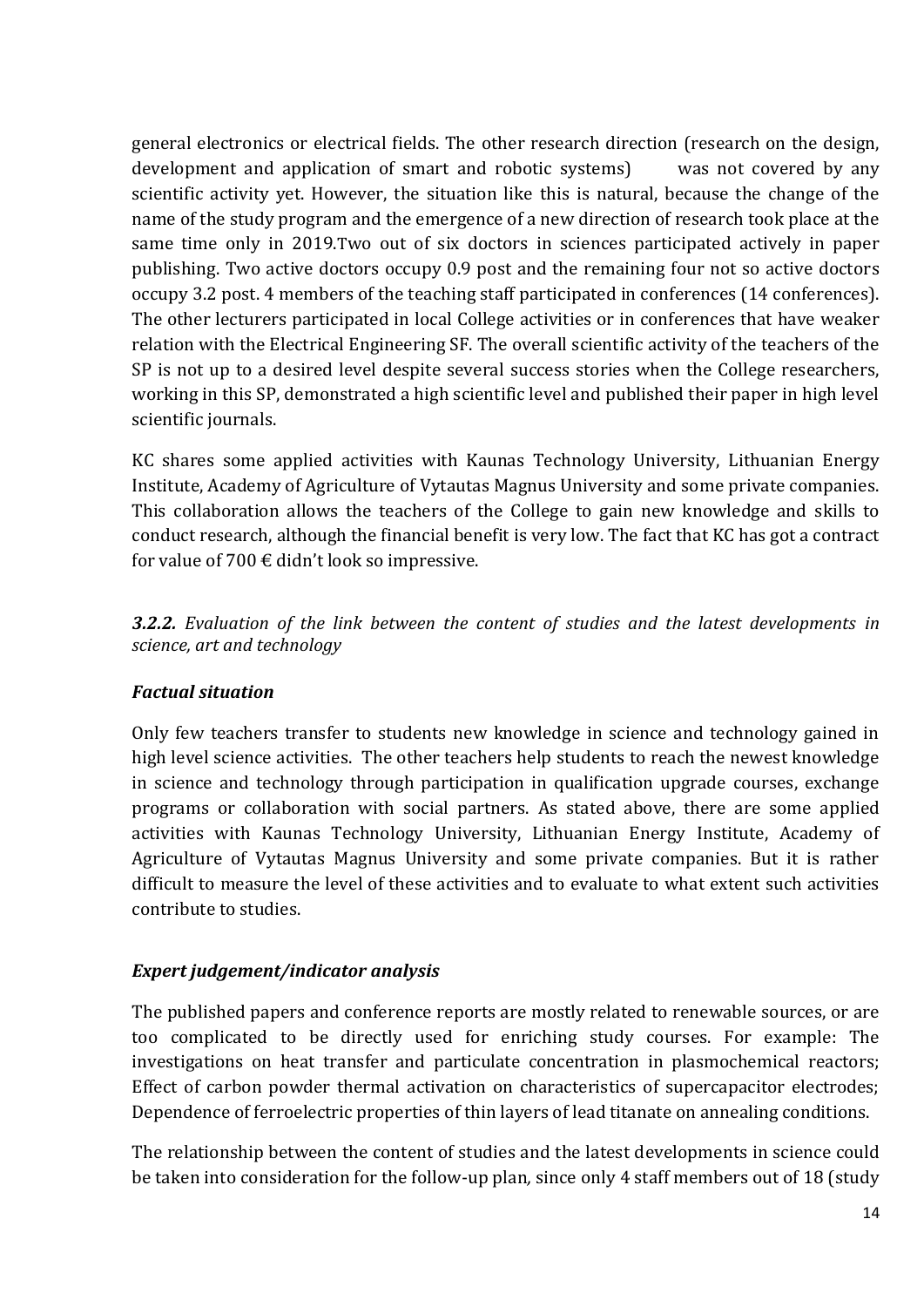field teachers) participated in scientific activities. KC has some agreements with private companies and some classes are held by social partners from private companies. This helps to establish links between study courses and the technologies used by companies.

Experts state that not all subjects in the study program have good links with the latest developments in science and technology.

*3.2.3. Evaluation of conditions for students to get involved in scientific (applied science, art) activities consistent with their study cycle*

#### *Factual situation*

Every year the faculty of technology organizes a student conference, named "Application of Innovations in Technology", at the national level. Also, students are welcomed to other conferences organized in KC and in other HEI in Lithuania. Students of SP participate in other activities such as exhibitions and competitions.

#### *Expert judgement/indicator analysis*

Participation in conferences, various exhibitions and competitions can increase students' understanding of development and improvement of engineering solutions and competences. Students can also gain an understanding of the need for applied research and the possibilities of applying research. 1/3 of the students present their bachelor thesis in student conferences. However, most bachelor theses are pure engineering or system design work with a lack of applied research. The main question remains – how can the staff with low participation in science activity (4 out of 18 teachers, see arguments under the previous indicator) involve effectively the students in the scientific activities? On the other hand, the review panel witnessed that the department does make a significant effort to involve students in additional engineering and research activities.

*Recommendations for this evaluation area: See recommendation number 4, 5 and 6*

#### <span id="page-14-0"></span>**3.3. STUDENT ADMISSION AND SUPPORT**

#### *Student admission and support shall be evaluated according to the following indicators:*

*3.3.1. Evaluation of the suitability and publicity of student selection and admission criteria and process*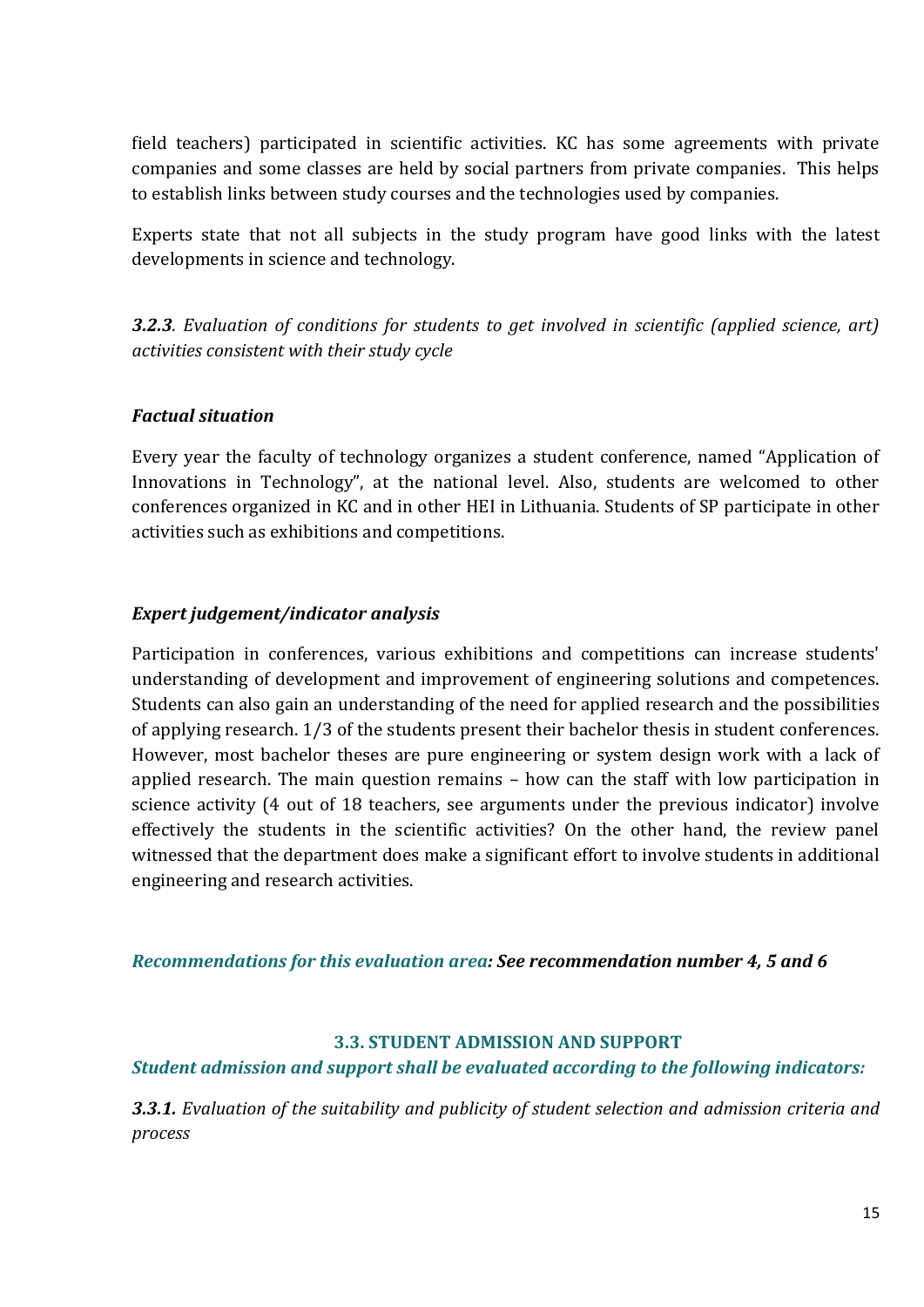## *Factual situation*

The general admission is carried out on a national level by the Association of Lithuanian Higher Education Institutions for General Admission (LAMA BPO), which is authorized by the Minister of Education, Science and Sports of the Republic of Lithuania, through its information system. The competitive subjects for SP are Mathematic (weight factor 0.4), physics (weight factor 0.2), Lithuanian language and literature (weight factor 0.2) and any other subject (weight factor 0.2). Additional points can be obtained if school graduates are winners of national or international Olympiads, completed military training or vocational training programmes etc. All requirements for admission and additional information (important dates of admission, prices, competitive score calculator, short description of SP) are available in KC webpage [https://www.kaunokolegija.lt/stojantiesiems/ informacija-apie](https://www.kaunokolegija.lt/stojantiesiems/%20informacija-apie-priemima/)[priemima/.](https://www.kaunokolegija.lt/stojantiesiems/%20informacija-apie-priemima/)

# *Expert judgement/indicator analysis*

Admission procedure is clear and transparent. Everyone has equal opportunities to receive state funds and study the chosen SP if the applicant meets the requirements of the state. There are also equal opportunities to study for those who do not receive state funding but meet the minimum state requirements.

All information is clearly and appropriately provided on the College website.

The minimum admission score in 2020 was 4.53 (maximum 7.69) and in 2019 – 4.5 (maximum 6.47). If the school graduate from all state exams used for admission receives 24% (minimum to pass exam is 16%, maximum score 100%), he collects admission score 4.57 and will be invited to study in almost any engineering study program in any Lithuanian state college. In this SP, as in many engineering study programs in Lithuania, is no significant competition. These programs are chosen by students who mostly pass the state exams with average or lower scores.

The College has stabilized the number of newly admitted students and at the same time the number of students in the field of study. This means that efforts undertaken by the College's in this area were successful.

*3.3.2. Evaluation of the procedure of recognition of foreign qualifications, partial studies and prior non-formal and informal learning and its application*

### *Factual situation*

KC has rules which describe how the recognition procedures of qualification are applied for foreign students and students from other Lithuanian HEI. Procedures are described in two documents: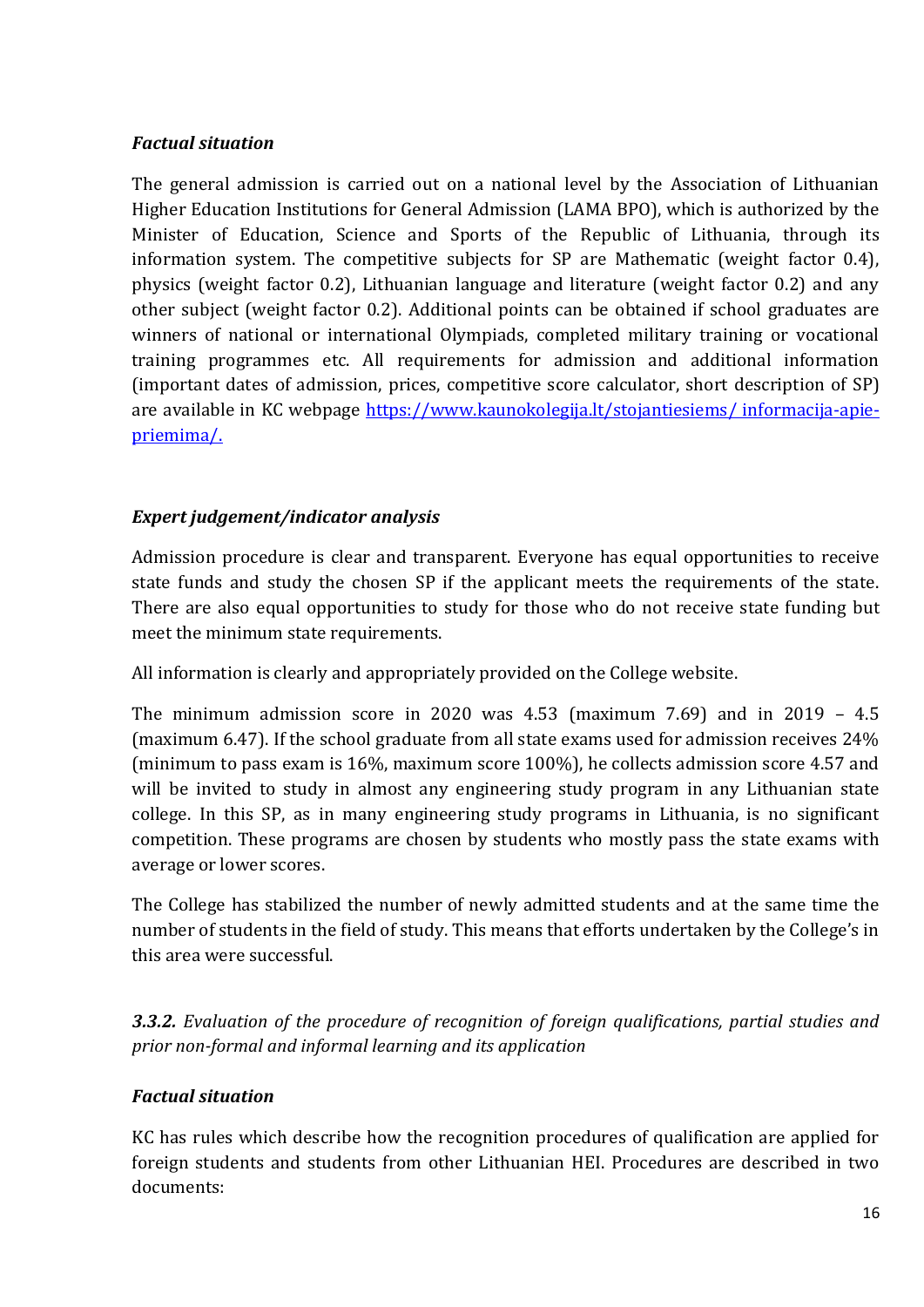Procedure for the recognition of learning achievements in KC available on [https:// www.kaunokolegija.lt/kk\\_wp\\_content/uploads/2020/10/Studiju\\_tvarka2020-08-31](https://www.kaunokolegija.lt/kk_wp_content/uploads/2020/10/Studiju_tvarka)[.pdf](https://www.kaunokolegija.lt/kk_wp_content/uploads/2020/10/Studiju_tvarka_)

Procedure for the assessment and recognition of knowledge and skills acquired in non-formal and informal learning and self-study as learning outcomes in KC available on [http://www.kaunokolegija.lt/kk\\_wp\\_content/uploads/2017/11/Neformaliojo-ir-savaiminio](http://www.kaunokolegija.lt/kk_wp_content/uploads/2017/11/Neformaliojo-ir-savaiminio-mokymosi-bei-savi%C5%A1vietos-b%C5%ABdu-%C4%AFgyt%C5%B3-mokymosi-pasiekim%C5%B3-vertinimo-ir-kompetencij%C5%B3-pripa%C5%BEinimo-tvarka.pdf)[mokymosi-bei-savi%C5%A1vietos-b%C5%ABdu-%C4%AFgyt%C5%B3-mokymosi](http://www.kaunokolegija.lt/kk_wp_content/uploads/2017/11/Neformaliojo-ir-savaiminio-mokymosi-bei-savi%C5%A1vietos-b%C5%ABdu-%C4%AFgyt%C5%B3-mokymosi-pasiekim%C5%B3-vertinimo-ir-kompetencij%C5%B3-pripa%C5%BEinimo-tvarka.pdf)[pasiekim%C5%B3-vertinimo-ir-kompetencij%C5%B3-pripa%C5%BEinimo-tvarka.pdf](http://www.kaunokolegija.lt/kk_wp_content/uploads/2017/11/Neformaliojo-ir-savaiminio-mokymosi-bei-savi%C5%A1vietos-b%C5%ABdu-%C4%AFgyt%C5%B3-mokymosi-pasiekim%C5%B3-vertinimo-ir-kompetencij%C5%B3-pripa%C5%BEinimo-tvarka.pdf) 

# *Expert judgement/indicator analysis*

For full-time foreign students, the College presents information in English on a webpage [https://www.kaunokolegija.lt/en/application.](https://www.kaunokolegija.lt/en/application) This page provides all necessary information needed to study in KC for foreign nationals: steps, necessary documents (including Qualification Recognition issued by the Centre for Quality Assessment in Higher Education), important dates and deadlines. The main documents needed for foreign full time students are translated in English. These documents can be found on the webpage *[https://www.kaunokolegija.lt/en/current-students/documents/.](https://www.kaunokolegija.lt/en/current-students/documents/)*

During the last 3 years, few students came to study Automation and Robotics study program from other Lithuanian HEI. The College ensures transparent and fair recognition of qualifications.

### *3.3.3. Evaluation of conditions for ensuring academic mobility of students*

### *Factual situation*

KC is participating in ERASMUS+ and Nordplus programs. KC has 25 bilateral agreements with foreign HEI that are suitable for SP Automation and Robotics. All KC full-time and parttime students who have completed their first year studies and met the formal requirements of exchange programmes are eligible to apply for study/internship placements under Erasmus+/Nordplus or any other student exchange programme. Postgraduate internships can be performed within a year of graduation from KC.

Students are informed about these possibilities during various events in autumn and in spring semesters.

Foreign students who want to come to KC for ERASMUS studies and foreign institutions which want to send their students can find all the information on the web page https://www. kaunokolegija.lt/en/application/ in section Exchange students.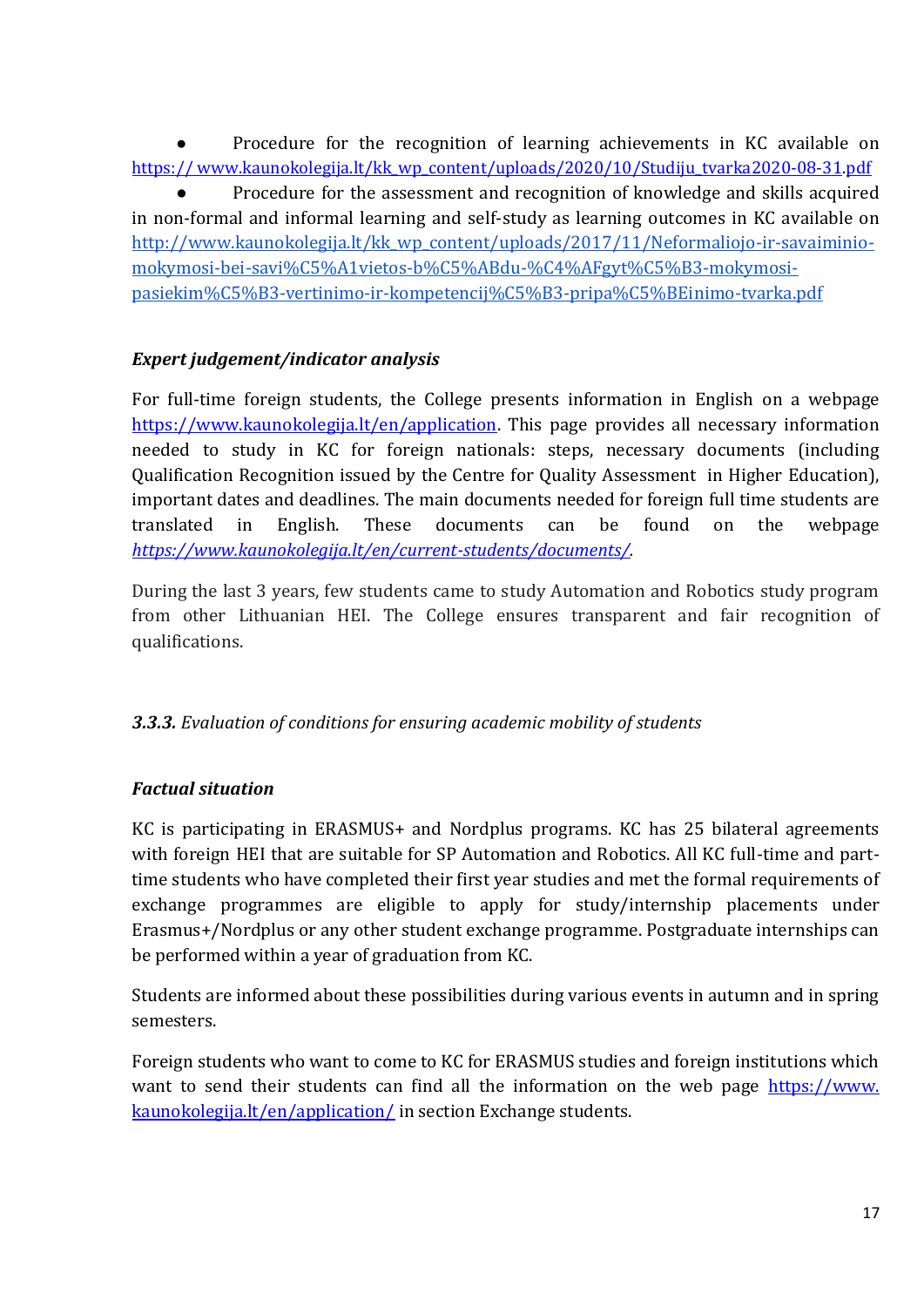During the last 3 years only 10 students went abroad: 3 students for studies and 7 students for internship. Only 2 students from abroad came to study some courses in SP Automation and Robotics.

## *Expert judgement/indicator analysis*

The level of students mobility is quite low, especially for incoming students. The exploitation of Erasmus contacts is weak, because only 3 contacts out of 25 were used in a 3-year period (2 for outgoing visits and 1 for incoming visits).

During the visit, the following reasons for low student's mobility became clear: low students' confidence (both personal and academic confidence), lack of foreign language skills and employment of students during the study period. According to students' opinion, the efforts from the administrative staff to promote mobility are strong enough. The College is investigating options for blended and virtual mobility, which is positive as they could provide a useful alternative.

*3.3.4. Assessment of the suitability, adequacy and effectiveness of the academic, financial, social, psychological and personal support provided to the students of the field*

# *Factual situation*

KC gives a standard support package to new students. The first-year students receive all the necessary information to start their studies: important contacts, important dates, necessary procedures, cognitive activities in faculty and library, meetings with tutors. All information is provided in the webpage https://www.kaunokolegija.lt/pirmakursio-atmintine/.

Students can receive 3 types of scholarships: social, study and incentive. Students can also receive loans to cover expenses of study and costs of living. All information and references to legislation is provided in webpage [https://www.kaunokolegija.lt/studentams/ finansine](https://www.kaunokolegija.lt/studentams/finansine-informacija/)[informacija/](https://www.kaunokolegija.lt/studentams/finansine-informacija/)

Students receive other services: accommodation, social insurance psychological support. All information is provided in webpage [https://www.kaunokolegija.lt/studentams/ paslaugos](https://www.kaunokolegija.lt/studentams/paslaugos-studentams/)[studentams/](https://www.kaunokolegija.lt/studentams/paslaugos-studentams/)

Various communication channels (Moodle environment, the Google Hangout Meet tool or email) are used for information exchange between administration, teachers and students.

### *Expert judgement/indicator analysis*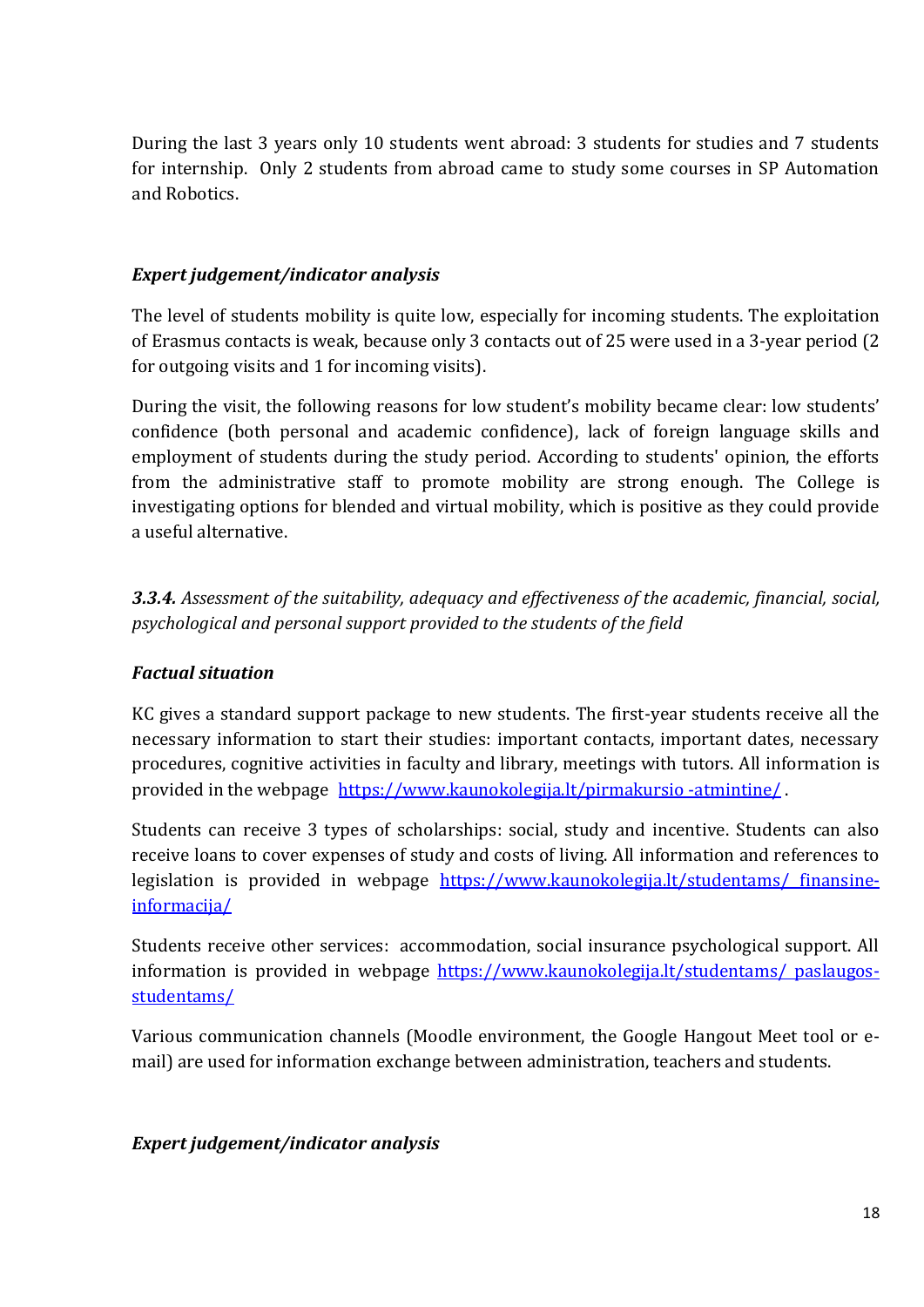Based on the SER, information from KC webpage, meetings with teachers and students, the experts detected that the support system for students is correct, and that KC students receive a wide spectre of support. It is difficult to judge the system effectiveness. According to surveys that covered all KC students, half of the students do not use any social support suggested by College. The evaluation team didn't receive any complaint from students about issues regarding the support.

### *3.3.5 Evaluation of the sufficiency of study information and student counselling*

#### *Factual situation*

SP students get general information about SP Automation and Robotics from the head of the department during the first meeting in the first semester. First-year students can get extra consultation from the assigned curator. During the first lecture all students receive information about the study course, aim of the study course, assessment methods. All other necessary information, that touches study processes, are provided to students using various communication channels: Moodle environment, the Google Hangout Meet tool, e-mails, extra meetings with students or their representatives.

#### *Expert judgement/indicator analysis*

Students receive all necessary information concerning their study courses, study assessments and achievements. The evaluation team didn't receive any complaints from students about issues connected to counselling.

*Recommendations for this evaluation area: See recommendation number 7*

#### **3.4. STUDYING, STUDENT PERFORMANCE AND GRADUATE EMPLOYMENT**

<span id="page-18-0"></span>*Studying, student performance and graduate employment shall be evaluated according to the following indicators:*

*3.4.1. Evaluation of the teaching and learning process that enables to take into account the needs of the students and enable them to achieve the intended learning outcomes*

#### *Factual situation*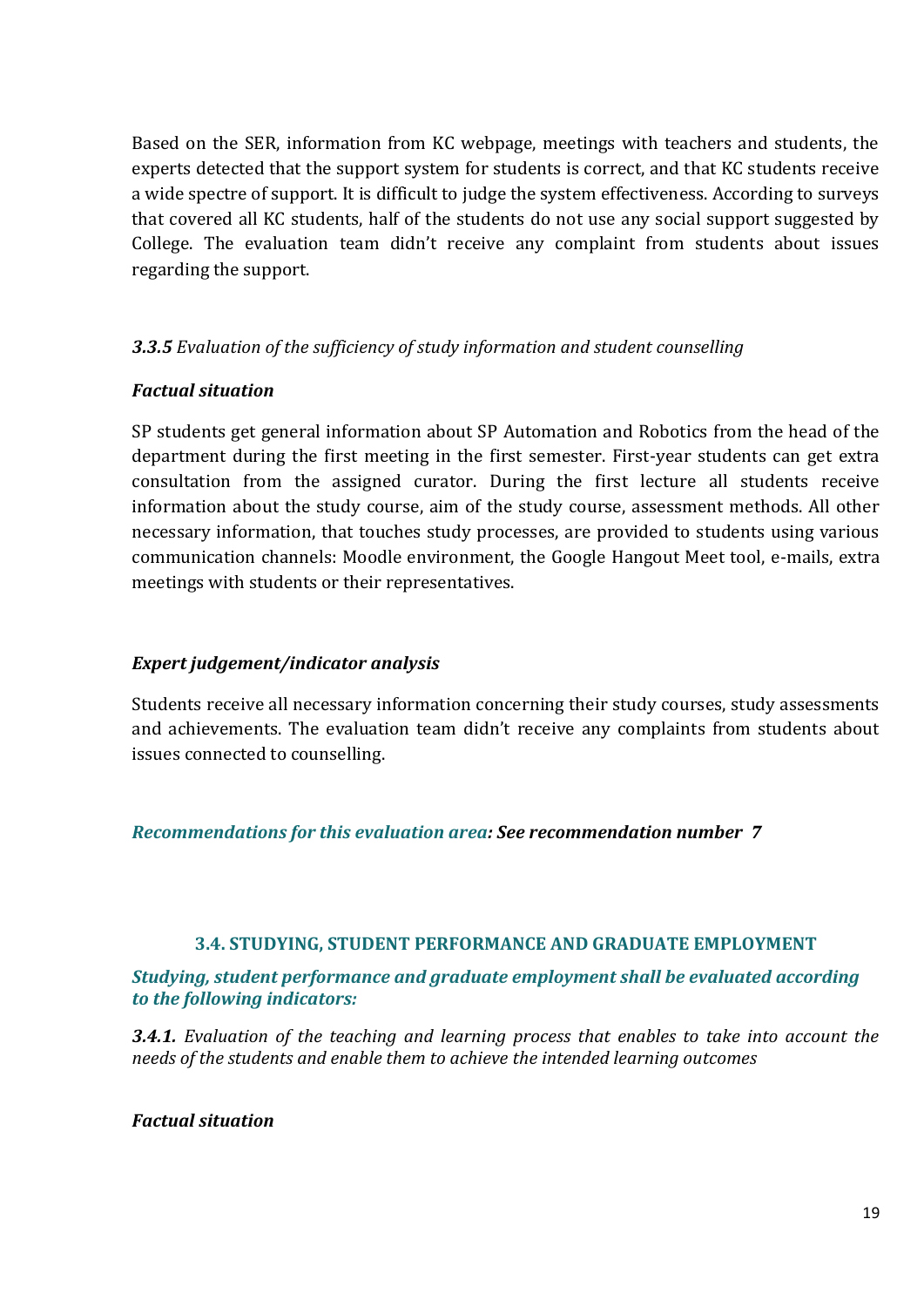The SP Automation and Robotics has been prepared in order to achieve the mission of KC, which is to carry out high-quality higher education studies focused on practical activities, the needs of the learner and society and develop applied science and art activities.

College teachers use a variety of teaching methods to help achieve the goals set in the study program. Students have the opportunity to acquire competencies through lectures conducted in other higher education institutions or private companies.

Students of the SF can actively participate in the improvement of the available laboratory equipment of the Faculty of Technology during the completion of final theses.

The companies-partners and the graduates assured that they are involved in the process of improving the quality of studies in order to provide better education for future graduates of the SF.

# *Expert judgement/indicator analysis*

A rather small amount of outsourced works from private companies may not fully allow students to understand how the study results are related to real engineering activities in companies. Also, cooperation with companies for the supervision of theses can be improved. The College could organize more study trips for students to companies related to automation and robotics or to industry 4.0 factories.

According to the social partners that experts met during the site visit, the students should receive more training in programming skills.

Globally, the evaluation team can state that the needs of the students are taken into consideration. This is proven by the fact that the teaching and learning process is discussed with the industry and their feedback is evaluated and considered for future activities.

*3.4.2. Evaluation of conditions ensuring access to study for socially vulnerable groups and students with special needs*

### *Factual situation*

The building of the Faculty is adapted for the physical disabled students. The College has some equipment used to compensate for visual and hearing impairments. Students have the option to use learning materials and databases online from their home.

The evaluation team did not find any written rules that should ensure appropriate study conditions for students with disabilities.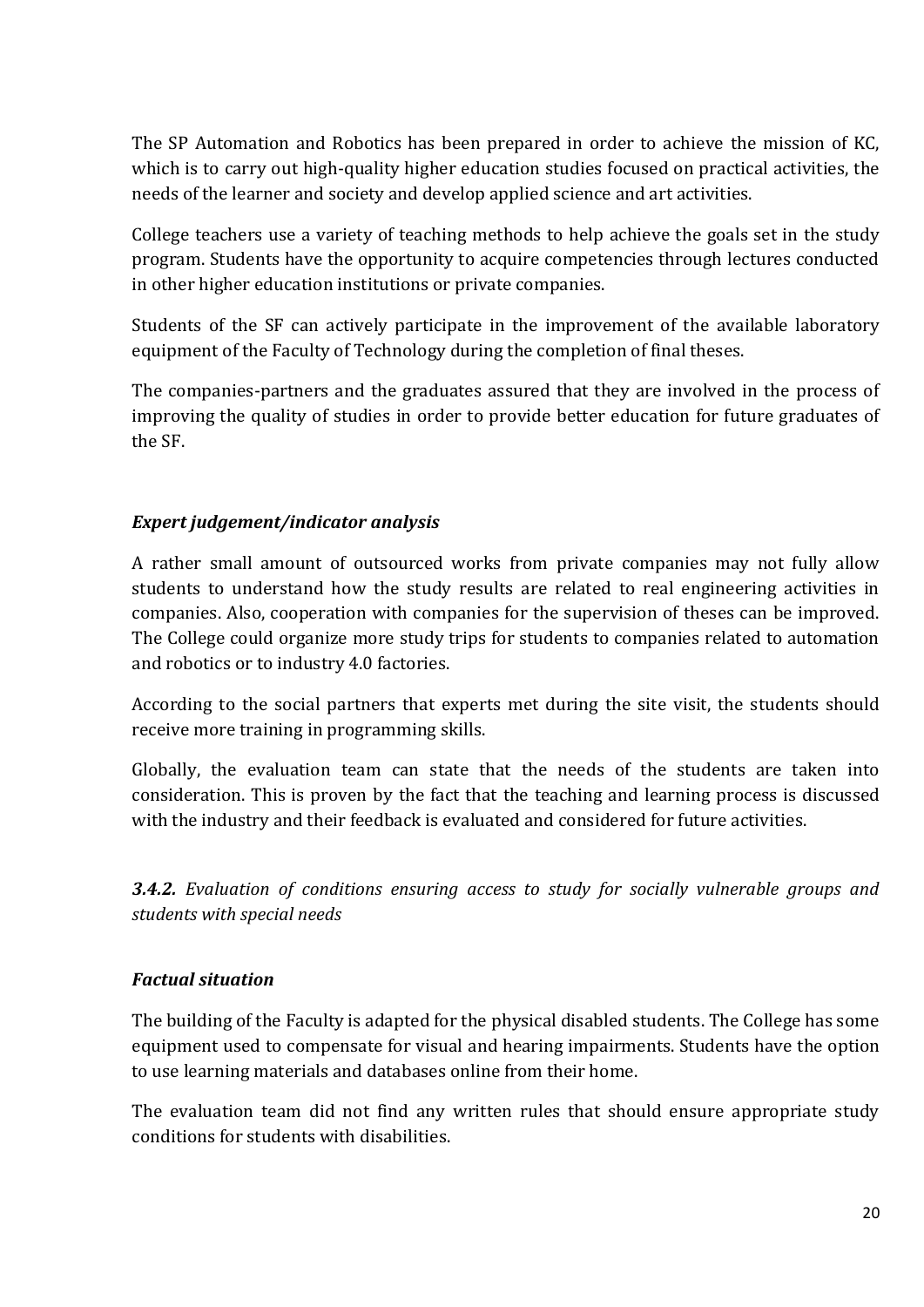## *Expert judgement/indicator analysis*

The College provides study for students with physical and hearing impairments. However, study opportunities for visually impaired students are somewhat limited. Almost all equipment needed for visual or hearing impairment exist only in the library.

The College does not have any internal documents regulating the conditions for students with disabilities. Nobody is designated for coordinating such a study process if it is necessary.

*3.4.3. Evaluation of the systematic nature of the monitoring of student study progress and feedback to students to promote self-assessment and subsequent planning of study progress*

### *Factual situation*

Self-assessment of the monitoring of student progress is collected in a written report twice a year. The indicators of student progress, turnover, dropout interruption of studies and other parameters are analysed by the head of studies in the Faculty and discussed in the Dean's office, Department of Industrial Engineering and Robotics and in the Study Field Committee. During these meetings, the information gathered from other surveys or meetings with students is also analysed.

### *Expert judgement/indicator analysis*

It seems that the self-assessment of the monitoring of the student study progress is welldefined at Kaunas College. At the meeting with the administration, the evaluation team was assured that the data collected on monitoring student progress is being used to develop a plan of measures that should provide better feedback to students and improve the teaching quality.

The weighting average of semester grades of Automation and Robotics students is  $\sim$  7 in the autumn semester and 7.6 in the spring semester for the last three years. These numbers may raise suspicions that the study process monitoring system lacks effective sanctions. The average level of entrance marks for the college-collected contingent remains stable – 5.5, but the semester's grades are stuck somewhere between 7 and 7.5. The average student's progress has not improved over the past three years.

In any case, the process of monitoring and supporting students' achievement levels is an ongoing process. It takes time and it needs to test a variety of tools to achieve improving outcomes. The evaluation team is in opinion that the College is on the right track.

*3.4.4. Evaluation of the feedback provided to students in the course of the studies to promote self-assessment and subsequent planning of study progress*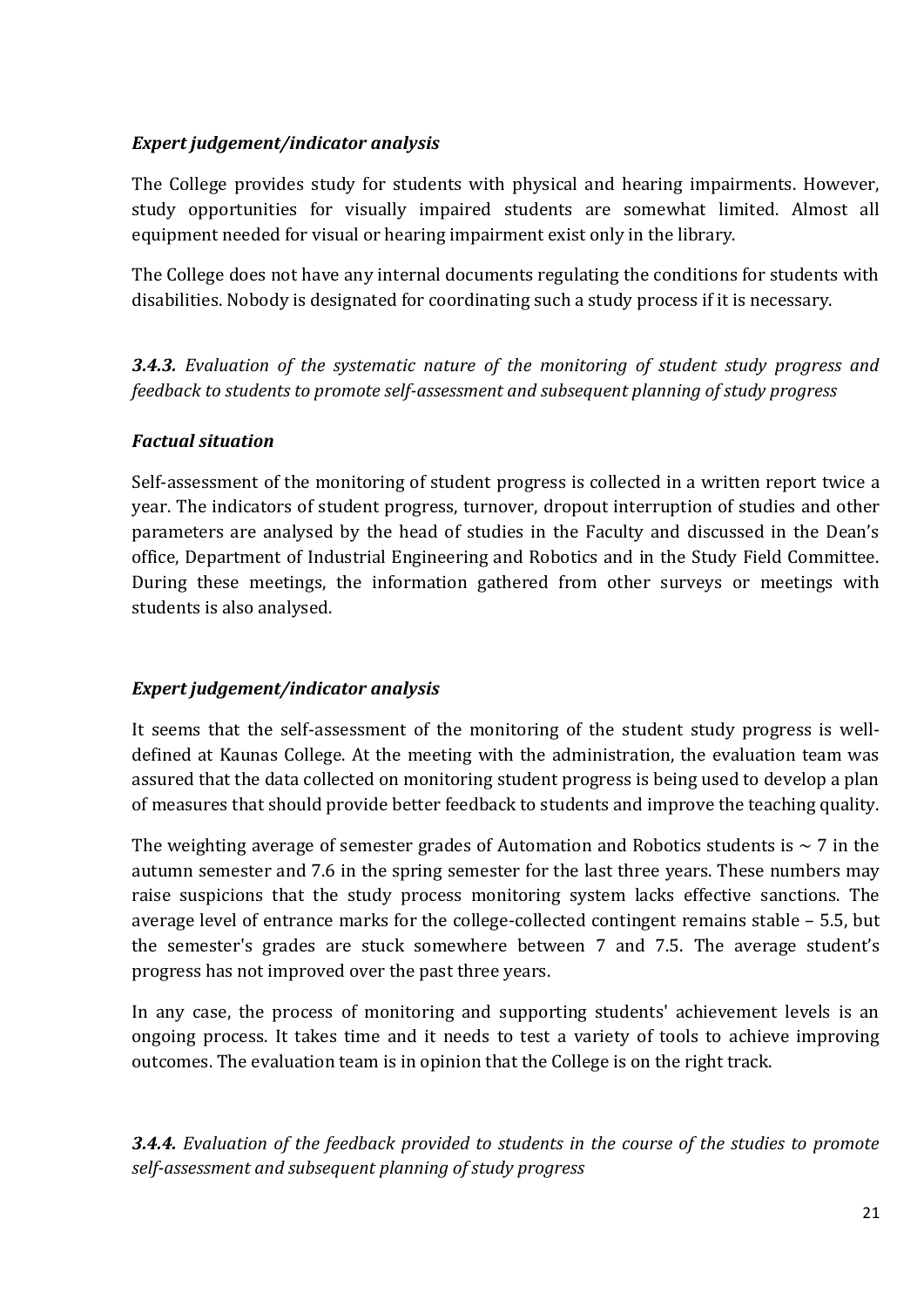## *Factual situation*

All along the semester teachers provide personal feedback through the Moodle system commenting students' uploaded works. Every semester, students write assessments of the study courses, which are collected and evaluated. They represent the standpoint for improving issues of studies including contents and teaching process.

# *Expert judgement/indicator analysis*

The teachers provide feedback about their subjects (Moodle or consultation hours) to the students. It really helps the students to understand gaps in their knowledge and abilities.

If the administration notices either low assessments of the study subject or the fact that the student does not report on the given tasks, they invite a student to discuss the problem. If a bigger number of students have problems in the study course, the department invites representatives of the student group to discuss the issues.

The Faculty or the Department collects feedback from students after semester and keeps it for internal use. Only the administration and teachers get familiar with the results of the assessments. Only the general data from student assessments is available; students' opinion from the Electrical Engineering field is not singled out. General data from surveys (student surveys on the quality of the subject / module teaching) is available on webpage [https://www.kaunokolegija.lt/visuomenei/dokumentai/.](https://www.kaunokolegija.lt/visuomenei/dokumentai/) However, according to the students of the SF, they are not informed about actions taken by the administration after analysing the results of the surveys.

### *3.4.5. Evaluation of employability of graduates and graduate career tracking in the study field*

### *Factual situation*

Monitoring of graduates' employment and career tracking are carried out in the field of study. Feedback from the employed graduates is collected. Results and analysis of the surveys are available on KC web pages:

[https://www.kaunokolegija.lt/kk\\_wp\\_content/uploads/2020/12/Absolventu-apklausa](https://www.kaunokolegija.lt/kk_wp_content/uploads/2020/12/Absolventu-apklausa-rezultatai-2020.pdf)[rezultatai-2020.pdf](https://www.kaunokolegija.lt/kk_wp_content/uploads/2020/12/Absolventu-apklausa-rezultatai-2020.pdf)

https://www.kaunokolegija.lt/kk wp\_content/uploads/2020/09/Absolventai\_2019\_ataskait a.pdf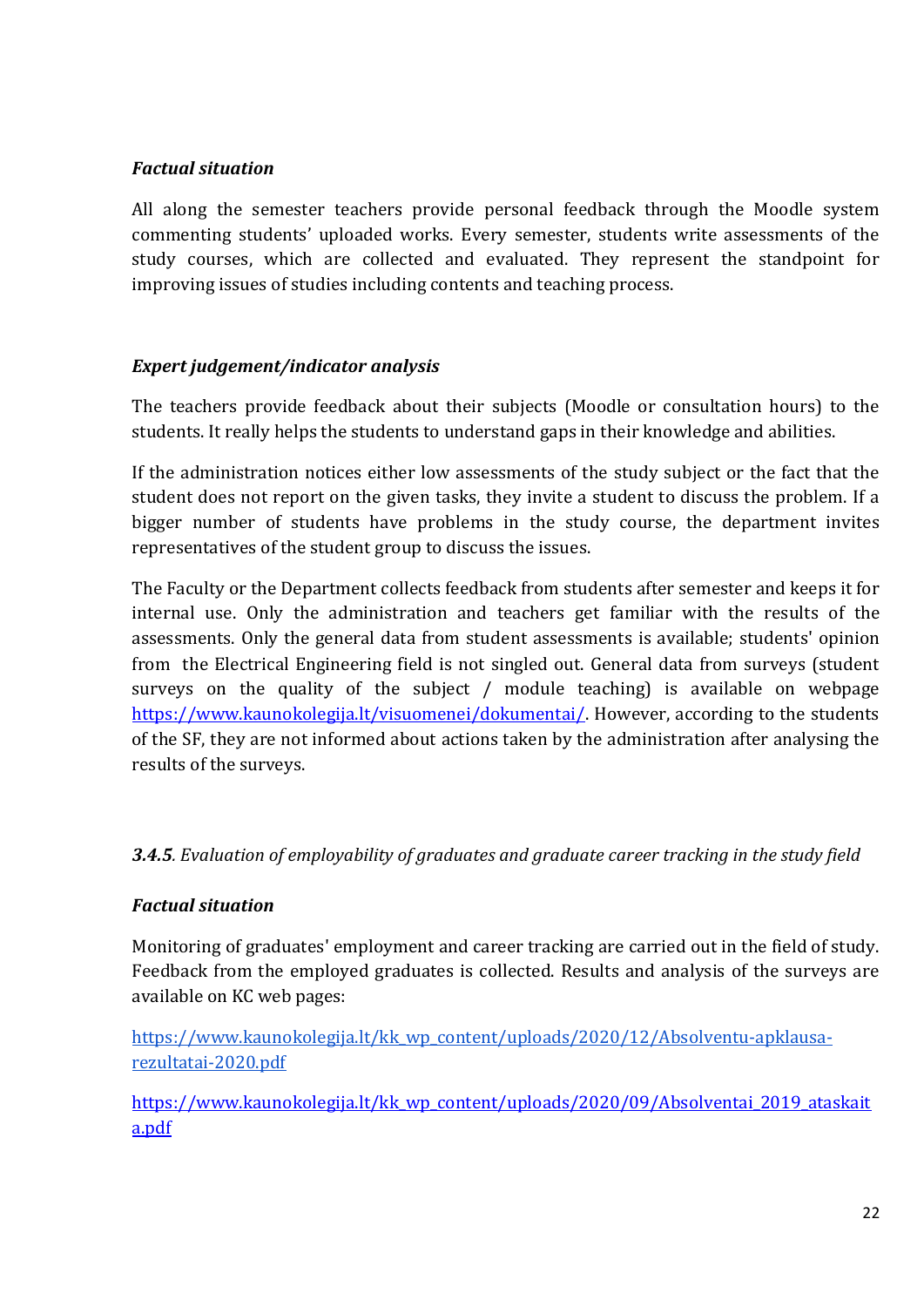https://www.kaunokolegija.lt/kk\_wp\_content/uploads/2020/09/Absolventu-apklausarezultatai-18-11-12.pdf

The Department of Industrial Engineering and Robotics makes its own surveys. It also collects and analyses data from Lithuanian Employment Services.

# *Expert judgement/indicator analysis*

The survey reports organized by KC provide general data about graduates: integration in the labour market, and shortcomings or advantages during college studies. Administration can extract the data for the Faculty or Automation and Robotics SP and analyse it. These surveys are public; however, only a small number of graduates from Automation and Robotics SP participate in the surveys.

According to Lithuanian Employment Services, approx. 90 % of graduates of the SP are employed within a few months after graduation.

Data collected by the Department of Industrial Engineering and Robotics states: in 2019, only 3 (27 %) students out of 11 are working according to the qualification acquired; in 2018, only 12 (54 %) students out of 22 are working according to the qualification acquired; in 2017, 18 (90 %) students out of 20 are working according to the qualification acquired. Numbers show a rapid decrease of students who are working in the same field in which they obtain their qualification. Such a situation shows a problem in the study program quality or labour market anomalies and changes.

At the meeting with the social partners, some representatives of companies indicated that students have a lack of soft skills (languages, economics, management etc.). The lack of soft skills can be one of the possible reasons for this particular employment situation of SP graduates.

*3.4.6. Evaluation of the implementation of policies to ensure academic integrity, tolerance and non-discrimination*

### *Factual situation*

Kaunas College has approved the Code of Academic Ethics, which establishes the principles and norms of ethical behaviour of the members of the College community. The College has an Ethics Committee that is responsible for the proper application of the Code by all members of the College community.

### *Expert judgement/indicator analysis*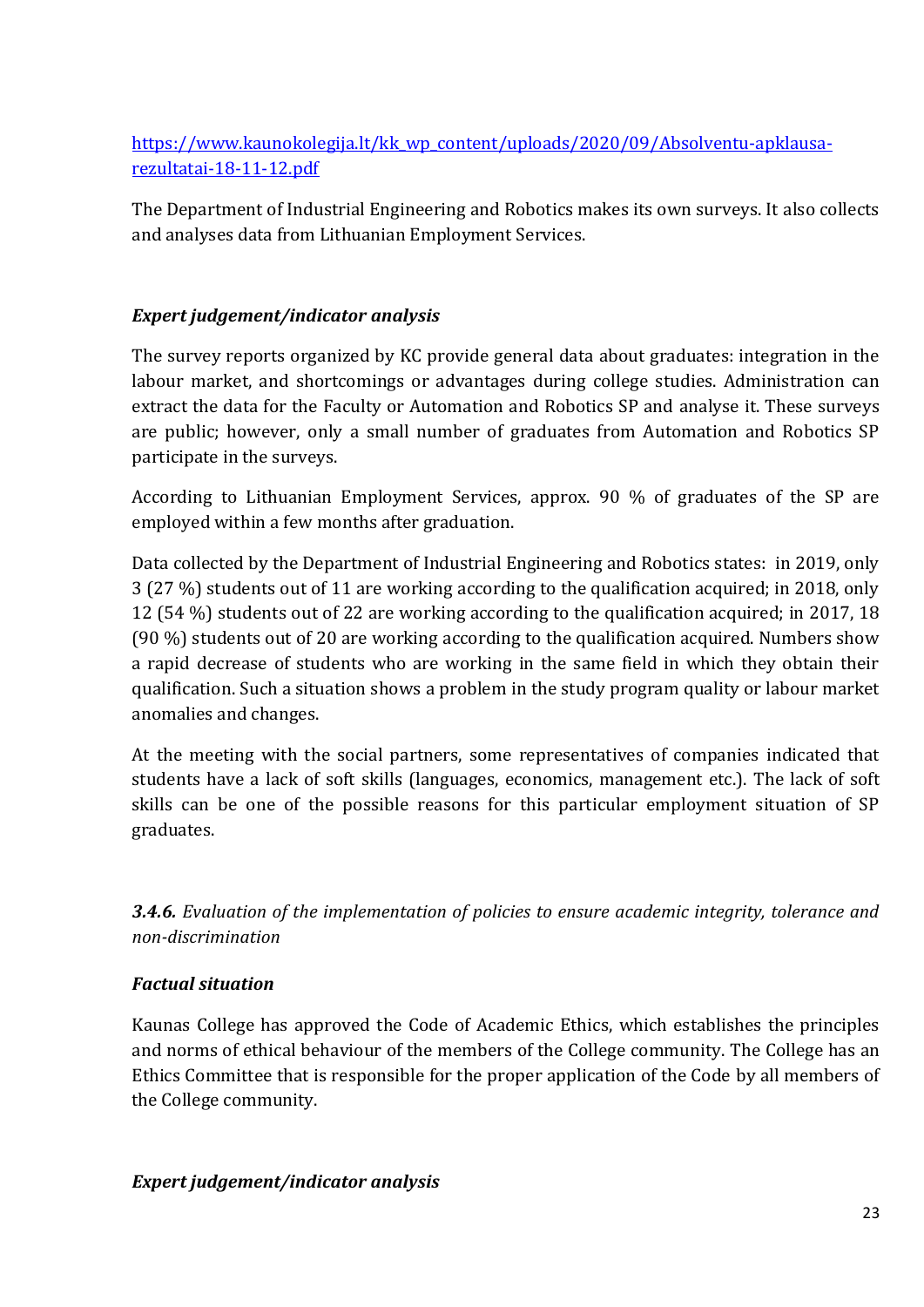The policy of ensuring academic integrity, tolerance and non-discrimination is considered very good and it is regulated by the documents and procedures at the College.

According to the SER, there were no case of violation of the principles of academic honesty, tolerance, and non-discrimination during the last 3 years among teachers, students or administration. It is difficult to decide how the system really works because there has been no case during the evaluated period.

*3.4.7. Evaluation of the effectiveness of the application of procedures for the submission and examination of appeals and complaints regarding the study process within the field studies*

# *Factual situation*

The procedures for the submission and examination of appeals and complaints regarding the study process within the field studies are determined in the document The Procedure for Assessing Learning Achievements at KC.

A complaint can be filed regarding a possible violation of a student's rights and legitimate interests caused by actions of a teacher or of the final thesis defence commission. The complaint must be written and submitted to the administration within 3 days after the event or 24 hours after the defence of the final thesis. The appeal of the exam must be clarified within 15 days of the complaint being lodged. The decision to accept or reject an appeal for a breach of the final work defence procedures shall be taken by the Director of the College within two days.

The Board of Appeal takes decisions in accordance with the Code of Ethics and the Procedure for Assessing Learning Achievements at KC.

### *Expert judgement/indicator analysis*

The procedures for the submission and examination of appeals and complaints regarding the study process within the field studies are well defined at the College. It seems that legally they cover all needed aspects, which protects the students.

The students of the SF did not make any complaint or appeal. No appeal is considered regarding the evaluation of the final thesis.

#### *Recommendations for this evaluation area: See recommendation number 8 and 10*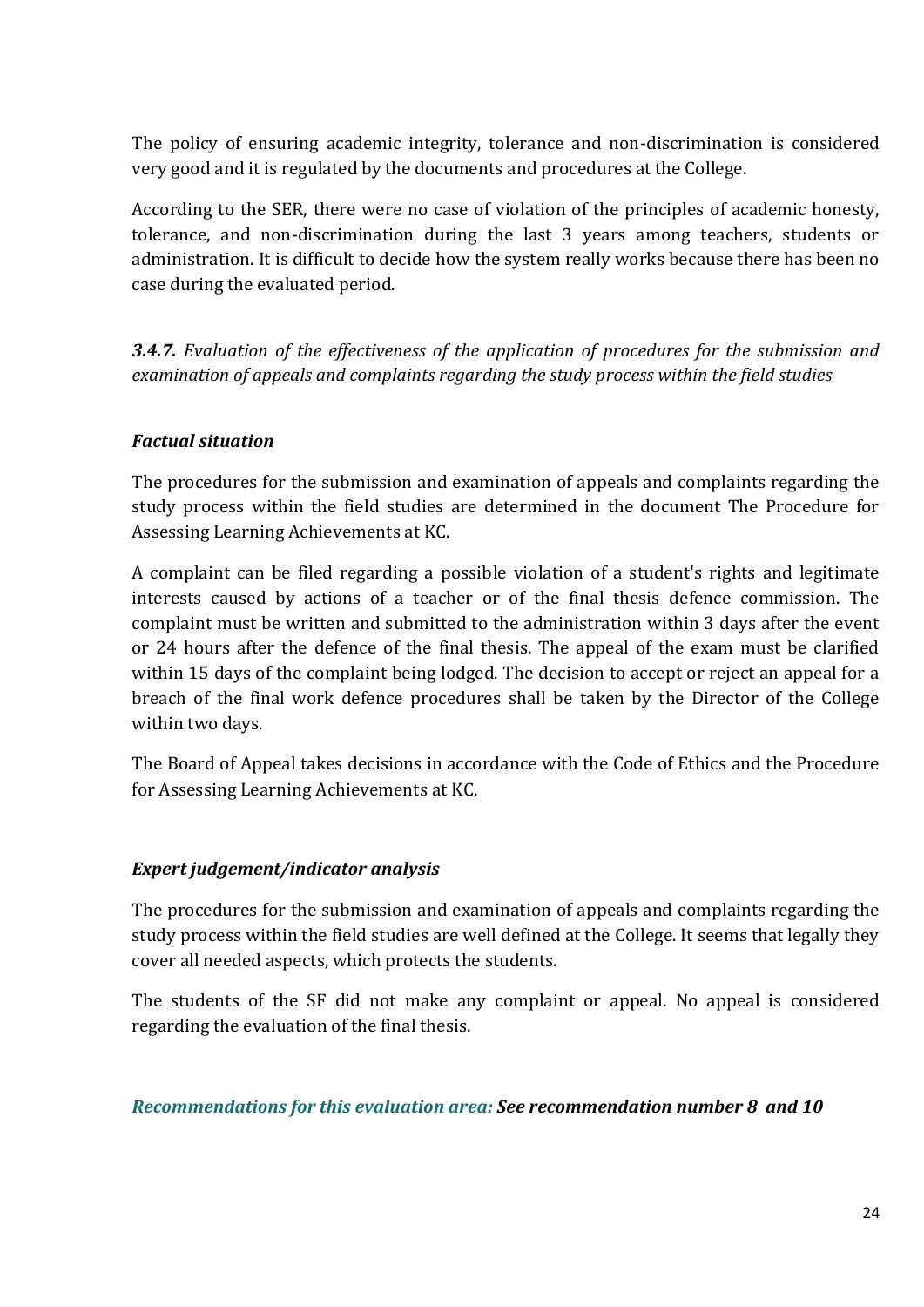#### **3.5. TEACHING STAFF**

### <span id="page-24-0"></span>*Study field teaching shall be evaluated in accordance with the following indicators:*

*3.5.1. Evaluation of the adequacy of the number, qualification and competence (scientific, didactic, professional) of teaching staff within a field study programme(s) at the HEI in order to achieve the learning outcomes*

## *Factual situation*

21 teachers are involved in the Automation and Robotics SP. 3 teachers are teaching general collegial courses and 18 of them are teaching courses of the electrical study field. 6 teachers are with PhD, 14 teachers have a master degree and 1 has a bachelor degree. 50 % of the teachers have a degree in electronic and electrical engineering. Almost all teachers have practical work experience no less than 3 years. 28.5% of the teachers are 60 years or older. Only 4.7% of the teachers are younger than 35.

Some teachers participate in conferences related to their research field. Minority of the teachers published their works in high ranking journals.

On the base of the Law on Higher Education and Research of the Republic of Lithuania, a process of attestation of the teachers is organized every five years. Certification procedure first determines if the performance of the teachers for teaching positions is in line with the qualification requirements and then is followed by a competition to fill in teaching positions.

During the meeting, the administration indicated the desire for all academic staff to be able to communicate in English at B2 level in the future. However, they also mentioned that the formal requirements for teaching staff at KC do not yet specify a level of English language competence, only that they are expected to speak in English.

### *Expert judgement/indicator analysis*

Teaching staff involved in the SP meets the legal requirements. At the moment of the evaluation, the number of teaching staff was adequate to ensure the intended learning outcomes. Teachers are very experienced and well prepared professionally.

Few remarks can be made by the experts:

Involvement in research could be larger, especially among those having doctor degree, in order to achieve better competences in science.

Teachers have good professional preparation and practical experience but their participation in projects with industry is somewhat lower. This situation is not beneficial for the process of transferring practical knowledge to students.

Knowledge of foreign languages, especially English, should be further improved. The presence of an interpreter during the experts' meeting with the teachers tended to prove that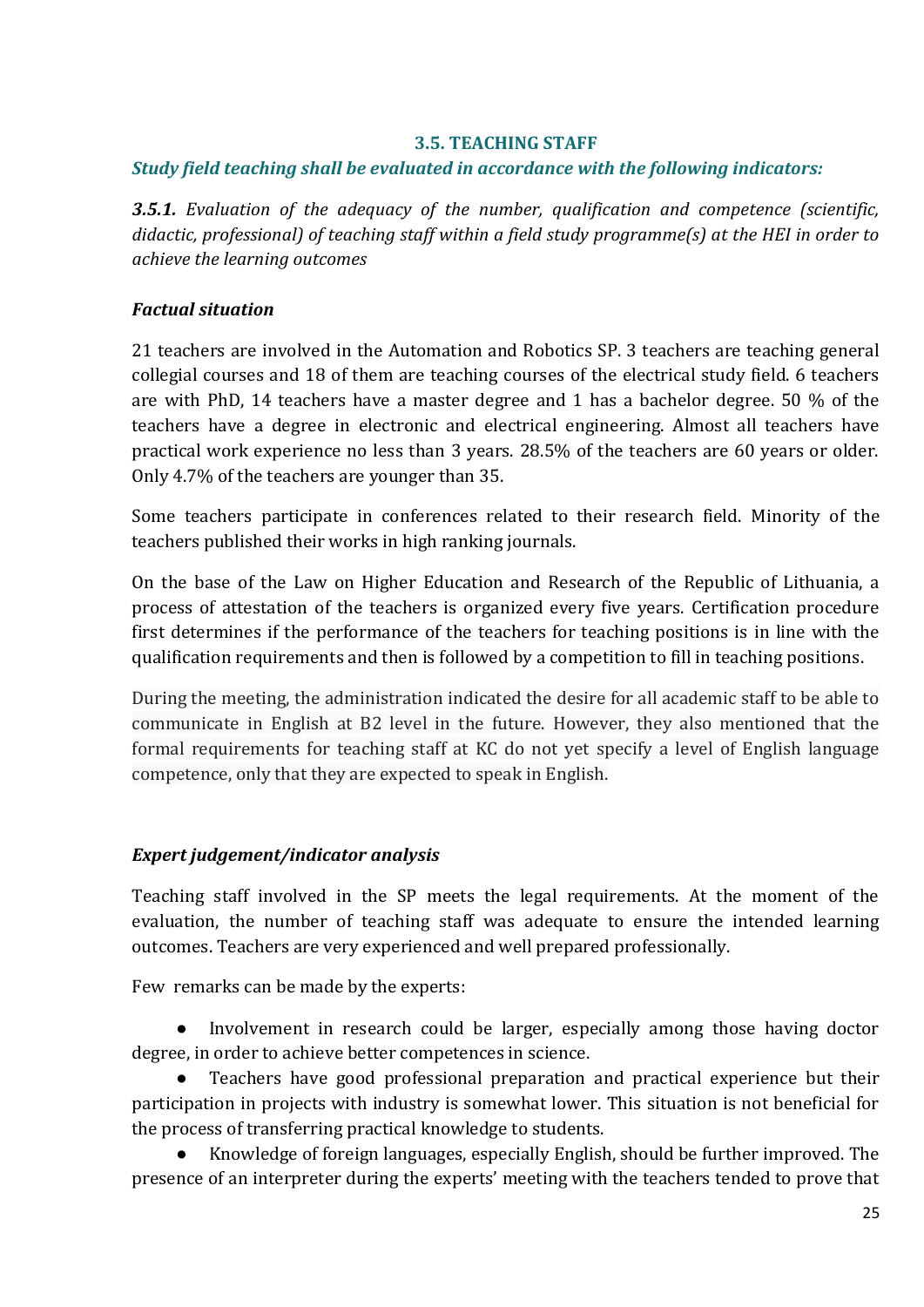the existing incentives for learning English are not as effective, or that the teachers have a lack of confidence to speak in foreign language.

*3.5.2. Evaluation of conditions for ensuring teaching staffs' academic mobility (not applicable to studies carried out by HEIs operating under the conditions of exile)*

# *Factual situation*

The teachers have good conditions to participate in mobility programs ERASMUS+ and NORDplus. KC has 25 bilateral cooperation agreements, 6 of them suitable for the staff from Automation and Robotics SP. Furthermore, the College has approved the rules for application and participation in the mobility programs. A call for participation in the mobility programs is announced at least four times a year. The selection criteria are clear and publicly available. The main criteria are: relevance of the visit to KC, the department and / or study field represented; the purposefulness of the visit for the professional activities of the staff member; priority is provided for those who go for their first visit and for whom KC is the main workplace.

During the last 3-4 years, the lecturers working in the SP have made 22 visits abroad for various activities and 7 foreign teachers and scientists came to teach the students of the College.

### *Expert judgement/indicator analysis*

The level of outgoing mobility is not quite high. The evaluation team did not receive any accurate data about mobility, so it was only possible to have average numbers. During the last 3-4 years the average of outgoing visits was one visit per teacher in a 3-year period. Only 30- 40% of the teachers carried out visits abroad. Only part of them was teaching visits. Other visits were dedicated to exhibitions and project meetings. The figures presented in the SER do not show a stable situation.

The level of incoming visits is not stable either. Although, very good incoming visit indicators were achieved in the academic year 2018-2019, when 6 teachers/scientists from foreign HEIs have been visiting and giving lectures for students of the SF.

*3.5.3. Evaluation of the conditions to improve the competences of the teaching staff*

### *Factual situation*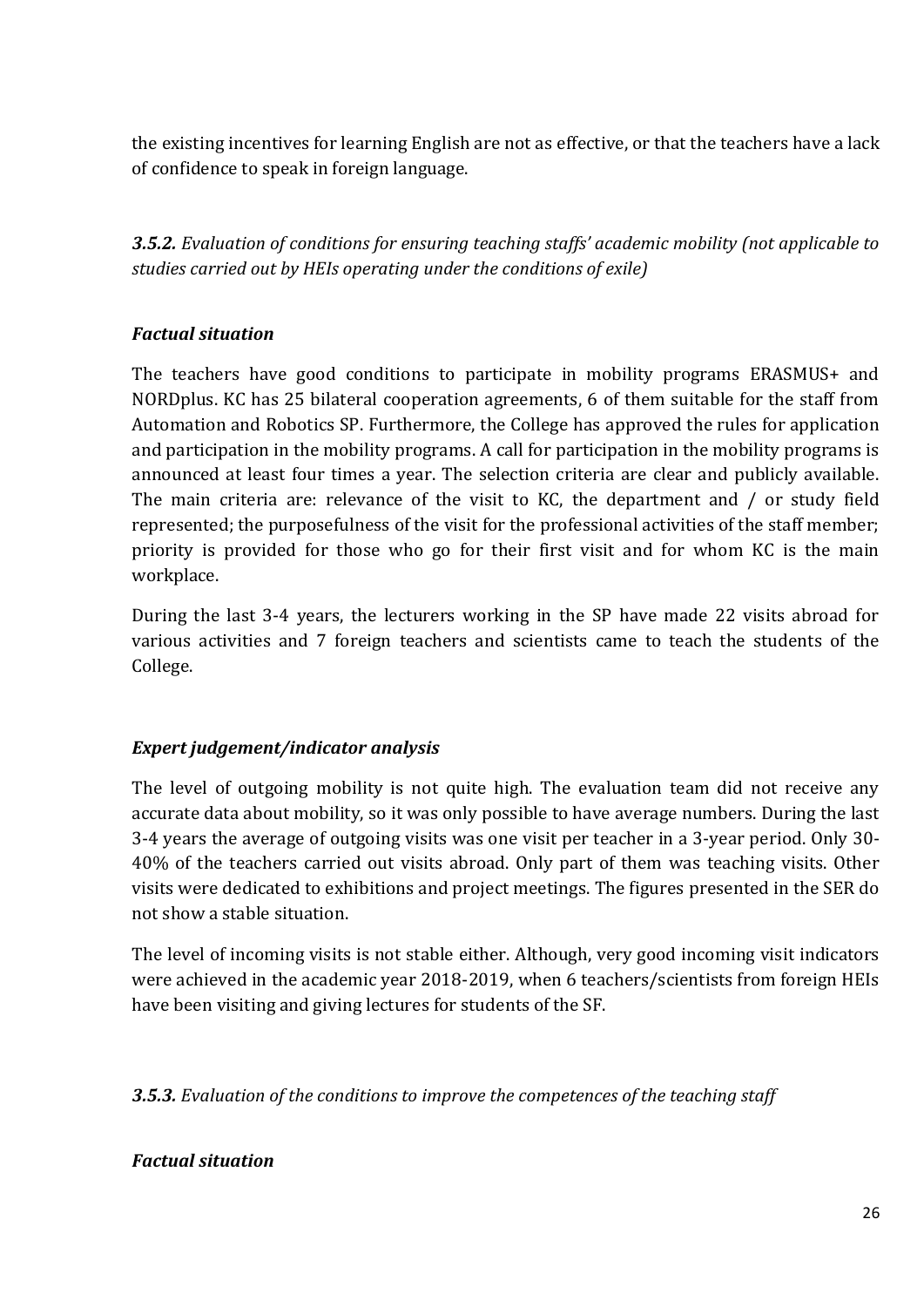The teaching staff of Automation and Robotics SP have opportunities to improve their competencies in many different ways: courses, seminars, conferences, internships and etc. KC has approved the document – a procedure for In-Service Training of KC Employees which allows the teaching staff to increase their qualifications inside and outside the College.

Courses, seminars, conferences etc. are financed by KC funds, among other sources.

Many various courses and seminars have been organized in the college for SP teachers during the last years. Most SP teachers participate in various activities outside the College, all of them are financed by KC.

#### *Expert judgement/indicator analysis*

During the visit, the administration assured that the teachers are encouraged to improve their qualifications and actively contribute to it, in cooperation with various institutions and the SER confirms these activities.

The teachers from KC are also satisfied with the conditions for qualification improvement. Teachers confirmed to the experts this statement during the meeting.

The students did not make any critical remarks to the experts about qualification of the staff.

#### *Recommendations for this evaluation area: See recommendations number 5, 6 and 7*

#### **3.6. LEARNING FACILIETIES AND RESOURCES**

# <span id="page-26-0"></span>*Study field learning facilities and resources should be evaluated according to the following criteria:*

*3.6.1. Evaluation of the suitability and adequacy of the physical, informational and financial resources of the field studies to ensure an effective learning process*

#### *Factual situation*

KC has 7 laboratories used for the EE SF: physics, mechanics, electrical and electronic engineering, robotics, process control, intelligent control systems and renewable sources. The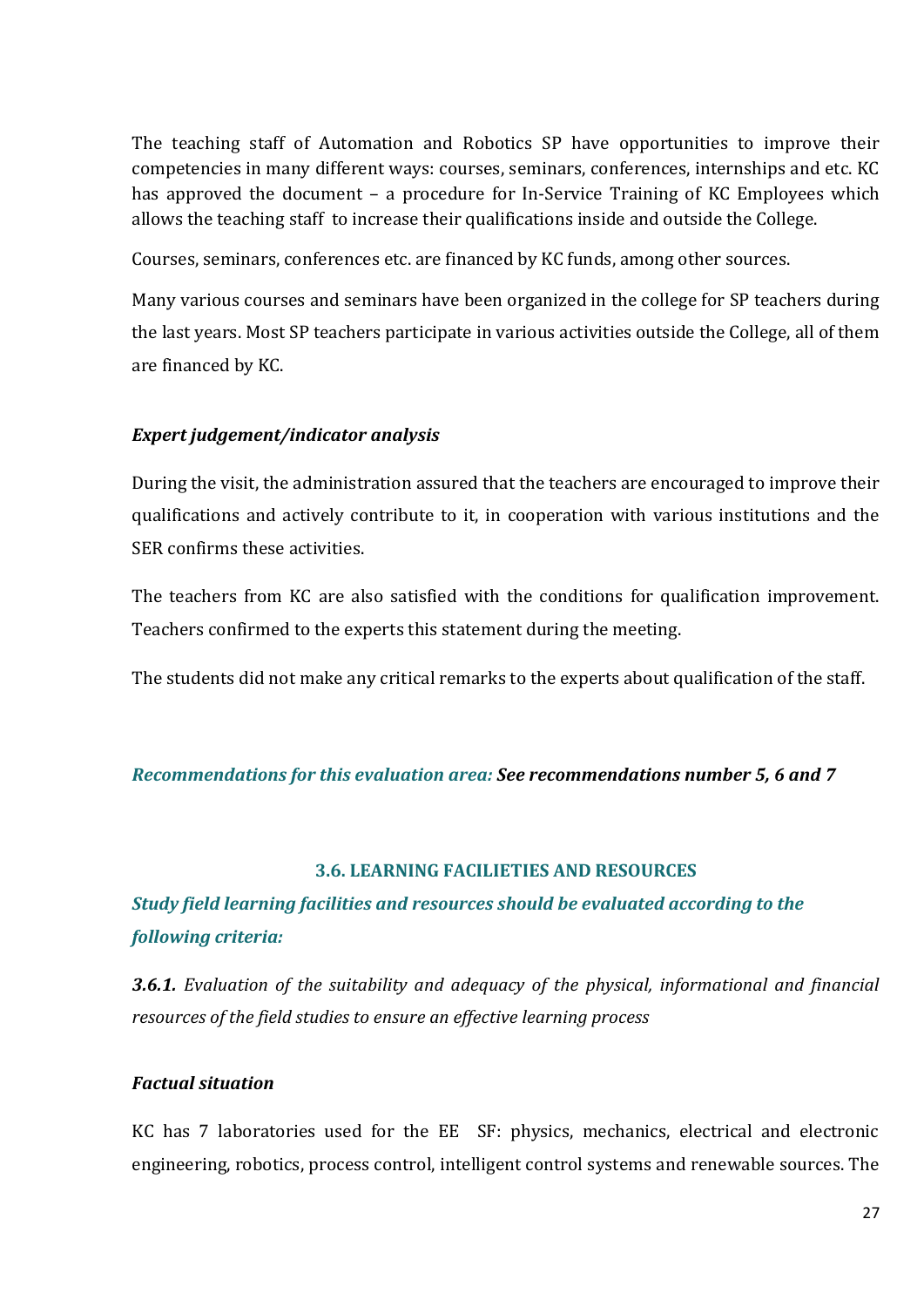laboratories are equipped with computers and software: MultiSim, SolidWorks, Fluidlab, Siemens Logo, CODESYS, Siemens Step 7, Lab Soft, software for PIC microprocessors, Profinet and CIROS Robotics.

During internships, students can use material base and laboratory equipment that are available in the companies.

The students can use the well-equipped library with reading rooms and several scientific databases. The library can be reached virtually using the Aleph system. The database of textbooks published by VGTU and KTU publishers are available for KC students.

### *Expert judgement/indicator analysis*

The expert panel agrees that the premises at KC are in very good condition. Most of the laboratories are well equipped. Equipment is good and standard. Still, it does not stand out of the general context of electrical engineering studies in Lithuania.

The evaluation team believes that, in order to provide students with the right education in line with the title of the study program, new laboratories should be set up or the existing ones to be upgrade to give students more knowledge and skills in the field of industrial robotics. They also noticed that laboratories for the students to get practical knowledge about control drives and various electrical motors should be upgraded.

The library is well equipped and modern, but the amount of money allocated for the acquisition of literature for the Automation and Robotics SP is not impressive (less than 1500 Eur in a three-year period). The amount of money allocated for SP is rather too small to purchase high quality and up to date literature.

At the meetings with the social partners and students, the evaluation team did not receive any complaint and shortcomings concerning premises and laboratories. It seems that the students are satisfied with the quality of KC laboratories and equipment.

*3.6.2. Evaluation of the planning and upgrading of resources needed to carry out the field studies*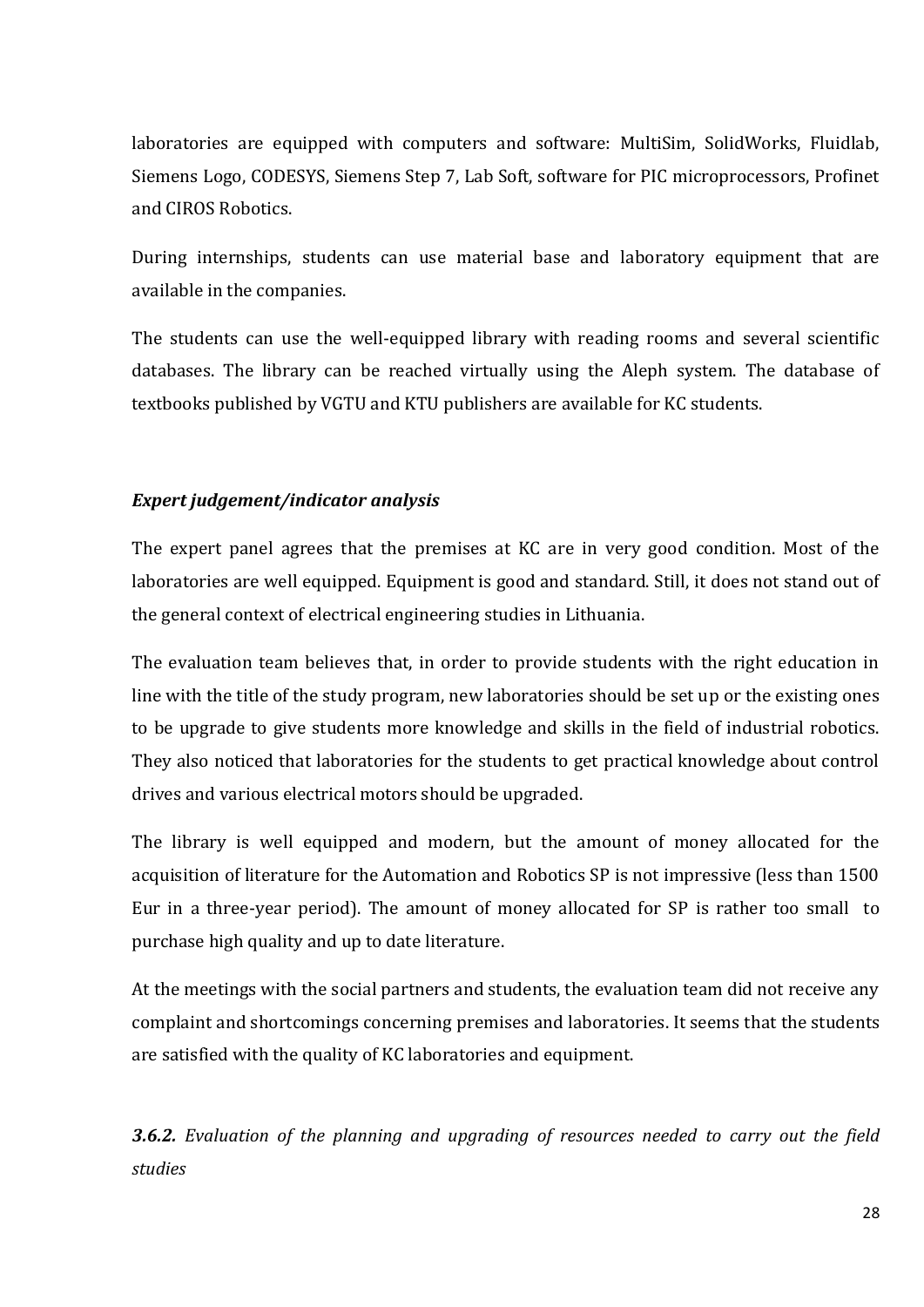#### *Factual situation*

The level of most laboratories is good. KC have modern engineering physics laboratory. During the meeting with the administration and the lecturers, the evaluation team learned that the Faculty has good understanding how to renew laboratories. The plan for the renewal of the laboratories was not submitted for evaluation.

### *Expert judgement/indicator analysis*

As the current situation with the premises and laboratories equipment shows, as well as the students and employers expressed their positive opinion about the condition of the laboratories, it can be concluded that planning is underway in this area.

However, the evaluation team was not provided with a full plan for equipment upgrades and possible sources of funding or estimated amounts of money to be invested for each year. This may be a sign that the planning is not organized in a most sufficient way.

### *Recommendations for this evaluation area: See recommendation number 6*

### **3.7. STUDY QUALITY MANAGEMENT AND PUBLICITY**

#### <span id="page-28-0"></span>*Study quality management and publicity shall be evaluated according to the following indicators:*

*3.7.1. Evaluation of the effectiveness of the internal quality assurance system of the studies*

### *Factual situation*

KC has approved a Quality Manual and many other documents such as the Description of the Procedure for the Assessment and Improvement of the Quality of Ongoing Study Programmes, the Regulation on the Certification of a Study Course/Module, etc.

The SF is controlled in various ways. The Department, Study field committee is responsible for the changes and upgrades in the SP according to legislation; external expert conclusions; proposals of the students, academic staff and other stakeholders. The Department and Faculty is responsible for preparation of the documents regulating studies and for decision making at a higher level. Main decisions and information about the study quality (SP accreditation, study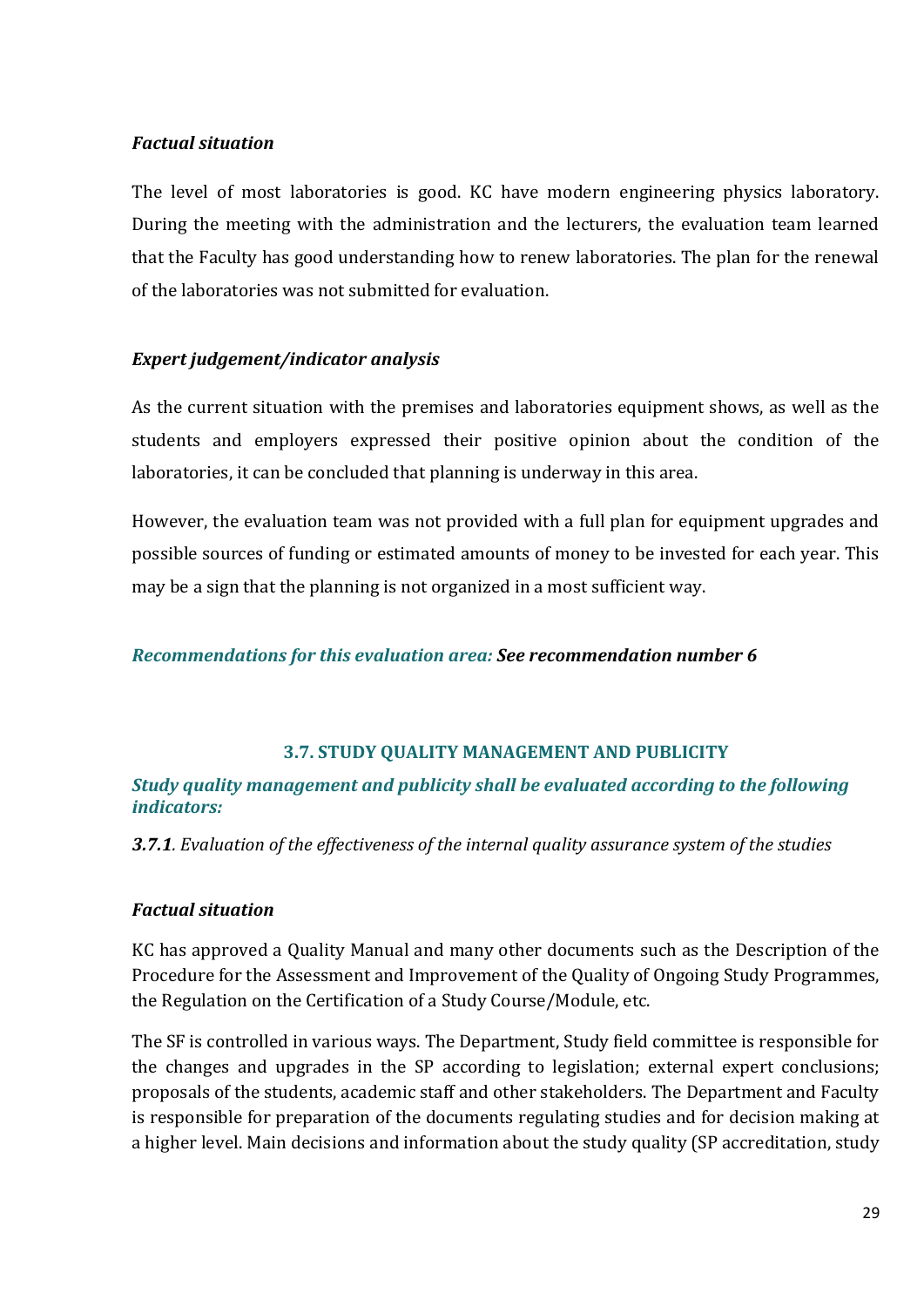program progress reports, various students surveys) are public and available on the web pag[e](https://www.kaunokolegija.lt/visuomenei/dokumentai/) [https:// www.kaunokolegija.lt/visuomenei/dokumentai/.](https://www.kaunokolegija.lt/visuomenei/dokumentai/)

Teachers are evaluated by the administration. Teachers' study courses are evaluated by students every semester. Study field committee includes students and representatives of social partners. They meet at least 2 times per year. Issues of the management of studies in the field are discussed at the meetings of the KC Directorate, KC Academic Council, Dean's Office of the Faculty, and the Department.

#### *Expert judgement/indicator analysis*

Meetings with the administration, self-evaluation team and teachers indicated to the experts that all these groups are familiar and understand with the KC quality management system and participate in it. This shows that the quality management system is in place and working. However, during the conversation with the evaluation team a few students said that they didn't receive feedback after the student surveys and they do not know if the administration is taking action in response to surveys.

There is not a clear boundary in the study quality system between the responsibilities of the Department and the study field committee. The evaluation team understood that the study field committee is responsible for SP outcomes, SP parameters analysis, upgrades of SP by gathering information from lecturers, social partners, graduates etc., and that the Department is responsible mostly for the implementation and monitoring of the SP. There is no concrete explanation about what lies behind implementation and monitoring.

The evaluation team recommends that the model of the quality assurance system be described not only in the form of text, but also graphically to better visualise processes and understand how the model really works.

*3.7.2. Evaluation of the effectiveness of the involvement of stakeholders (students and other stakeholders) in internal quality assurance.* 

### *Factual situation*

KC organizes meetings with stakeholders on a regular basis. For example, KC organized meetings with 7 different companies last year. SF graduates participated in surveys on employability. SF students are involved in the process of assessing the quality of the study programme and its improvement. They take part in surveys about the quality of study process organization and teaching of the courses. There also are regular meetings of the representatives of all classes in the SF with the faculty and department, to collect information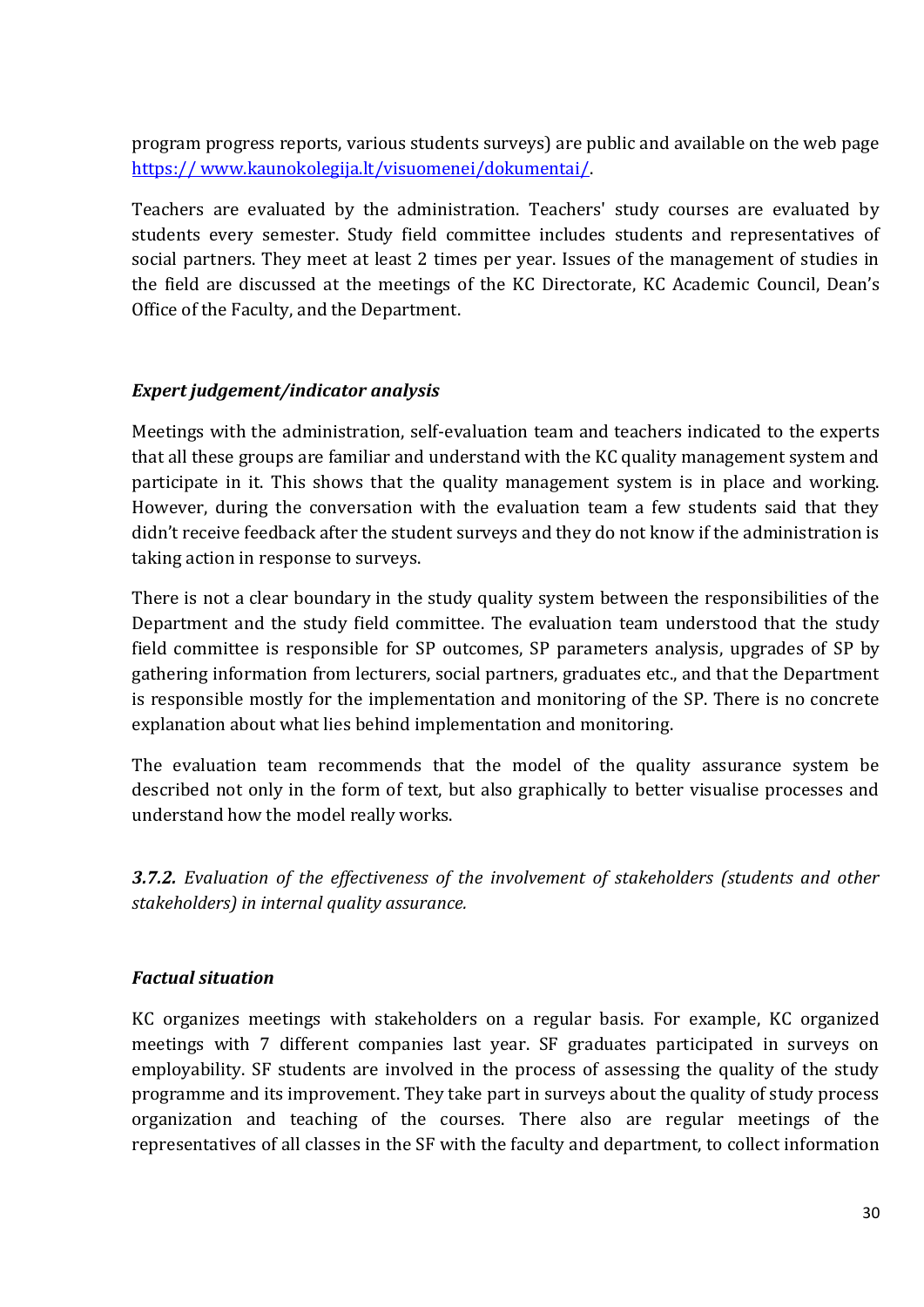about any problems students are experiencing, about the needs of the students, and to discuss the results of surveys. The SFC then discusses those requests.

The surveys for employers, graduates and students are publicly available in the web page, section "grižtamojo ryšio užtirkrinimas" [https://](https://www.kaunokolegija.lt/%20visuomenei/dokumentai/)  [www.kaunokolegija.lt/visuomenei/dokumentai/](https://www.kaunokolegija.lt/%20visuomenei/dokumentai/)

# *Expert judgement/indicator analysis*

During the meetings with the graduates and social partners from various companies, the evaluation team got a strong opinion that employers are involved in the curriculum development. Employers confirmed that their contribution in 2019 was changing of the name of the program and including robotics study courses in the SP. Social partners also assured that they were involved in the development of the study program to the best of their abilities.

It is worth mention, although, that only a few companies in the meeting employ graduates from SF. This may indicate that selected social partners are not all suitable for the SF.

Employers contribute financially to the study program symbolically, mostly with advice or software equipment on loan. This may indicate a financial weakness of the companies (stakeholders)/low sense of social responsibility or too little interest in the success of the SF.

The graduates and students confirmed to the experts their involvement in surveys. However, they could not confirm if the surveys caused any changes. Apart from the surveys, students do not appear to be very involved in the process of making changes to the study plan.

*3.7.3. Evaluation of the collection, use and publication of information on studies, their evaluation and improvement processes and outcomes.*

### *Factual situation*

KC publishes information about the study program on its web page. For example, information about SP Automation and Robotics (study program plan, acquired qualifications and career opportunities, study courses and their programs) can be found easily on web page [https://www.kaunokolegija.lt/studiju-programos/automatika-ir-robotika/.](https://www.kaunokolegija.lt/studiju-programos/automatika-ir-robotika/) Other relevant information can be reached such as admission requirements, tuition fees, accommodation accreditation data and last evaluation report.

KC shares following documents on the web page [http://www.kaunokolegija.lt/visuomenei/dokumentai/:](http://www.kaunokolegija.lt/visuomenei/dokumentai/) SP Progress reports, Evaluation of the study subject and the quality of its teaching, Results of the student survey on the quality of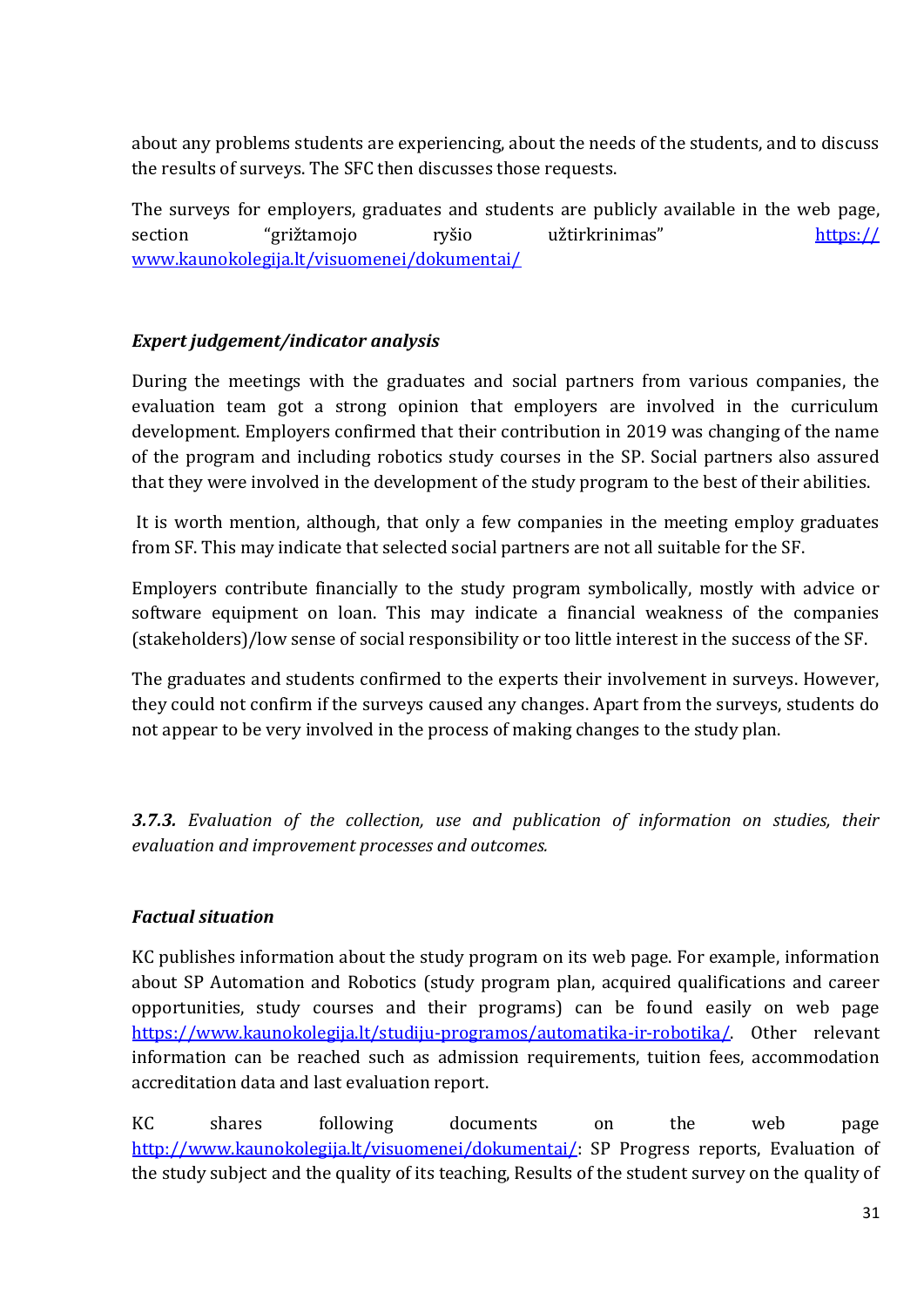studies (from to 2015 to 2020), Survey results of first-year students (from 2018 to 2020), Results of a survey of graduates on their preparation for professional activities and integration into the labour market (from 2015 to 2019).

The administration of the College informed the evaluation team that the feedback from students about study courses and teachers is collected after each course, but these surveys are not for public use.

### *Expert judgement/indicator analysis*

The collection, use and publication of information on studies, their evaluation, improvement processes, as well as student, graduate and employer surveys are well managed and performed. This opinion is based on the fact that all necessary information is made publicly available.

*3.7.4. Evaluation of the opinion of the field students (collected in the ways and by the means chosen by the SKVC or the HEI) about the quality of the studies at the HEI.*

### *Factual situation*

KC collects feedback from last-year students, asking them to look back on the quality of their SP, and from first year students, asking them about their motivations to choose KC, every year. Each study course and each teacher is also evaluated by the students after each semester. The surveys respect the principles of voluntary, anonymous, transparent and efficient respondents, as well as the purposefulness of the collection of opinions and the quality of the tools used. Results and analysis of surveys is available on KC web page [http://www.kaunokolegija.lt/ visuomenei/dokumentai/](http://www.kaunokolegija.lt/%20visuomenei/dokumentai/) .

Feedback from students, through surveys and through meetings, is taken into account, and the SER mentions that various actions have been taken as a result of this feedback. For example, teaching staff were advised to improve their didactic competences, they received training on evaluating learning achievements, and more hours for additional consultations were introduced.

### *Expert judgement/indicator analysis*

The opinions of the students about the quality of the studies are collected, evaluated and considered, but it seems that the students do not get clear feedback further.

However, the evaluation team has some comments on this point. The surveys organized by KC provide only the general opinion of the College students from all other departments.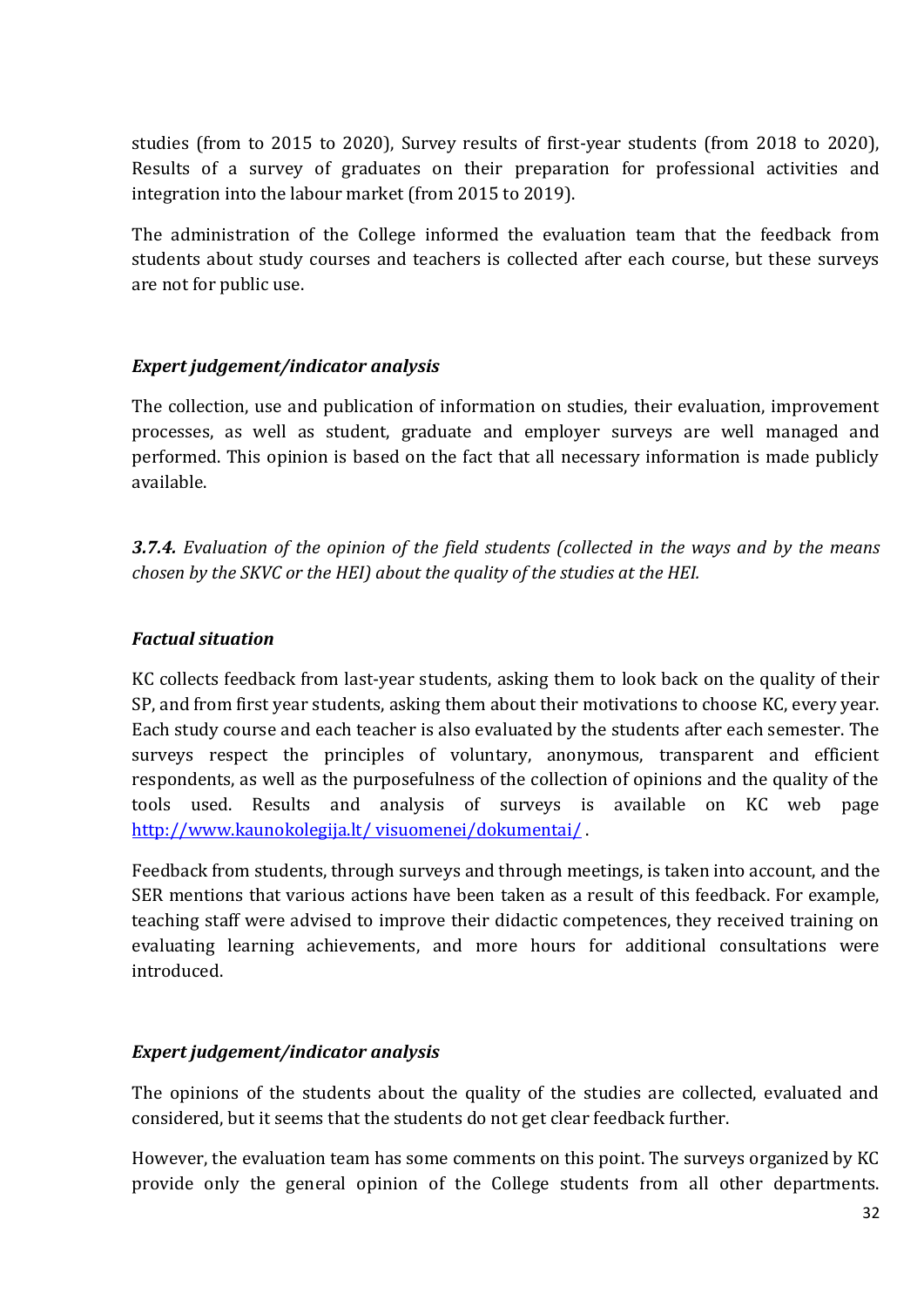Reversibility of questionnaires is 25-35 %. Thus it is not possible to single out what the students of the Faculty of Technology think. Only administration can extract data for faculty members and analyse them, but this data is not publicly available.

According to surveys, most students are satisfied with the quality of premises and the quality of studies. Some interesting facts emerged during the analysis: 31% of 2-3 year students think that there is a duplication of study content in different subjects, 45% think that the quality of wireless internet is poor, 40-70% do not use any support provided by the college, 40-70 % express that they do not have any opinion about that support.

Information about surveys carried out after each study course was not made available for the evaluation team.

A more valuable survey was received by SKVC concerning students from the field of electrical engineering in KC (this survey was conducted within the NSA platform). The evaluation team found out that, in general, most students have a positive assessment of the quality of studies in the College, the conditions and the support provided by College. Some negative issues were also pointed out: 63% of students think that they do not have any possibility to individualize their studies (as also was observed above in this evaluation report); 86 % of students state that they had to find the practice location by themselves. This confirms the weakness of the relationship with companies.

*Recommendations for this evaluation area: See recommendation number 10 and 11*

# **IV. EXAMPLES OF EXCELLENCE**

<span id="page-32-0"></span>*Core definition: Excellence means exhibiting exceptional characteristics that are , implicitly, not achievable by all.*

None found.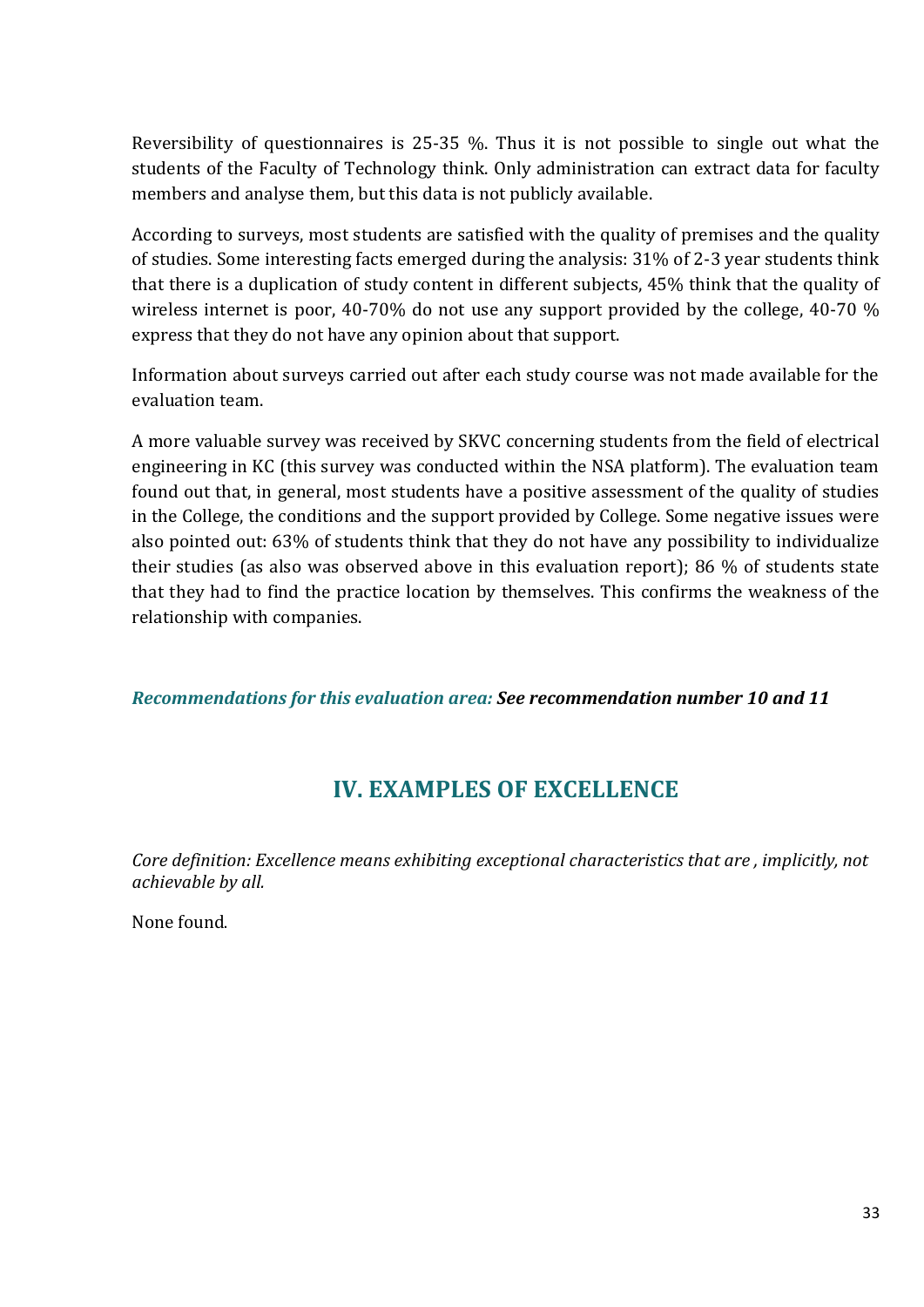# **V. RECOMMENDATIONS**

<span id="page-33-0"></span>1. Verify the learning outcomes to correspond to the Descriptor of the Study Field of Electronics and Electrical Engineering.

2. Create alternatives for existing Elective courses. This will help to improve personalisation of studies.

3. Introduce new subjects (robot mechanic and power electronics) to the study program.

4. Expand research into smart robotic systems with existing staff.

5. Teachers and doctors of science need to be more involved in research.

6. Encourage the academic staff to cooperate with the representatives of the industry and to conduct collaborative research.

7. Encourage student and teacher mobility with existing ERASMUS or similar programs.

8. Improve cooperation with companies to better understand the requirements for employees, thus improving the employability of students by specialty.

9. Upgrade laboratories so that they allow students to acquire more skills in the programming and the implementation of industrial robotized cells and in the industrial digitization process.

10. Strengthen cooperation with students by increasing the response rate to surveys, making sure there is public access to the all of the survey results for SF, and by clearly communicating with the student population about which actions are being taken to improve the SF and involving them in this decision-making process.

11. Improve the management system by establishing clear boundaries of responsibility between the department and SFC.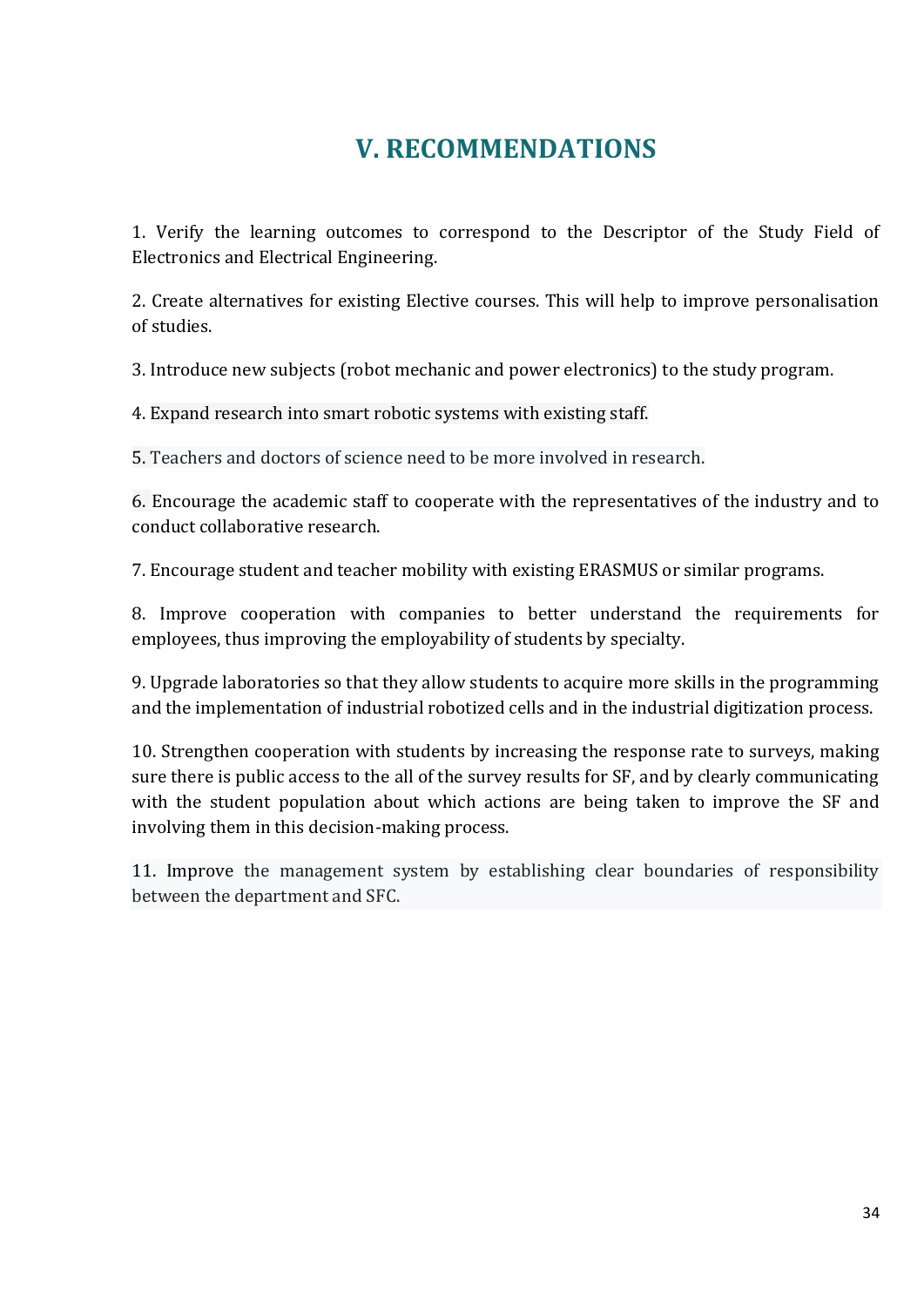# **VI. SUMMARY**

<span id="page-34-0"></span>The study program of Automation and Robotics in the field of Electrical Engineering significantly contributes to meeting the needs of automation engineers in Lithuanian companies.

The expert panel found out that the learning outcomes were relevant and appropriate. However, the learning outcomes should be grouped in accordance to the Descriptor of the Study Field of Electronics and Electrical Engineering.

The study plan is good and suitable for achieving study program outcomes but a focus on knowledge about Robot mechanics and on power electronics is needed.

The study methods which are applied to achieve the study results in subjects within the study programme Automation and Robotics at KC seem reasonable, appropriate and compatible.

The opportunities for students to individualise their studies are very limited. The students can choose just free elective subjects.

The overall scientific activity of the SP teachers is rather low and fragmented, despite several success stories when the College researchers working in this program demonstrated a high scientific level and publish their papers in high level scientific journals.

The relationship between studies content and the latest developments in science is not strong, because only 4 staff members out of 18 (study field teachers) participate in scientific activities. KC has some agreements with private companies and some classes are taught by social partners from private companies. This helps establishing links between study courses and technologies used by the companies. Anyway, practical relations with companies in the context of joint research and activities are not strong enough, and it is not helping to establish a good link between study courses content and the latest technologies used in industry. Cooperation with companies with regards to bachelor theses can also be improved.

The Department of Industrial Engineering and Robotics makes a significant effort to involve students in additional engineering and research activities. It also encourages students to be active and to participate in conferences, exhibitions, and competitions.

The KC has clear and well-defined admission rules and procedure of recognition of foreign qualifications.

The level of student mobility is not high. The main reasons of low outgoing mobility: low student confidence, lack of foreign languages skills and employment of students during their studies.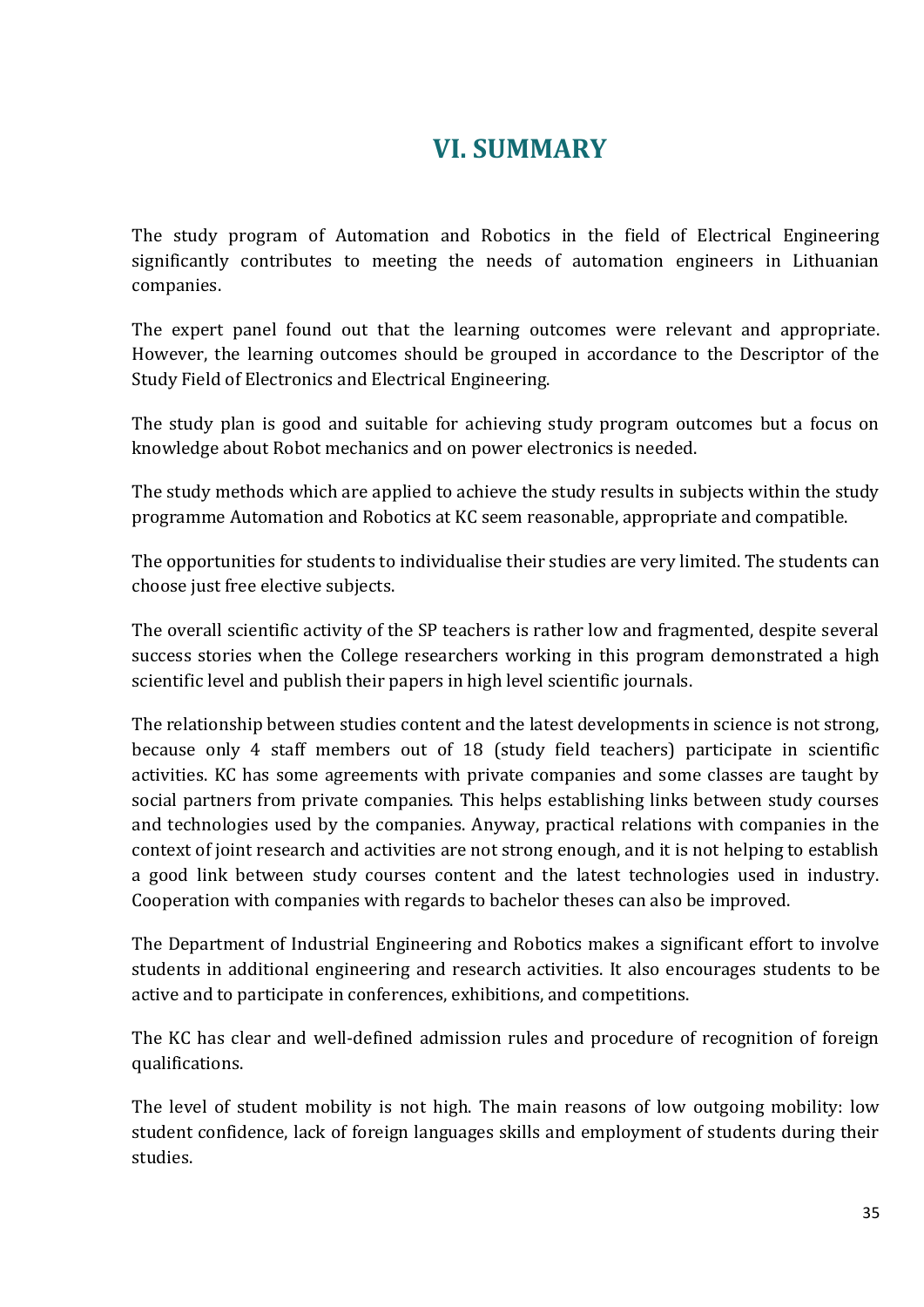KC makes efforts to find out students' opinions and attitudes about the quality of studies. Every semester a survey is conducted on the quality of study course. Every year, first and senior year students, graduates and employers are interviewed. However, during the conversation with the evaluation team a few students said that they didn't receive feedback after the student surveys and they do not know if the administration is taking action in response to surveys.

The teaching staff involved in SP teaching meets the legal requirements. The number of teaching staff is adequate to ensure the intended learning outcomes. Teachers also have good professional preparation and experience. After the discussion with staff and students, we understood that teachers were well motivated for education and adequately qualified for specialized courses. The strong partnership with Kaunas University of Technology brings opportunities for students to use modern devices, and for teachers to have common work or discussions with their colleagues of the university.

The teachers' involvement in research could be greater and even more among team members, especially among having PhD. Knowledge of foreign languages, especially English, should be further improved. The level of outgoing mobility among teachers is not too low but can be improved. The teachers of KC have good possibilities to increase their pedagogical and professional qualification.

The teaching staff has only limited contacts with industry. They are focused on the organisation of practice rather than consulting activities.

Premises of KC are in very good condition. Most laboratories are well equipped, equipment is good and standard.

Meetings with administration, self-evaluation team and teachers indicated that all these groups understand and are familiar with the KC quality management system and participate in it. This shows that the quality management system is efficient.

Employers are involved in curriculum development. The name of the SP in the evaluated SF was changed at the initiative of the social partners. The financial assistance of the social partners for the SF is rather symbolic, limited with advice or software equipment on loan. The collection of data, use and publication of information on studies, evaluation, improvement processes as well as student, graduate and employer surveys are well managed and performed. This opinion is based on the fact that all necessary information is publicly available.